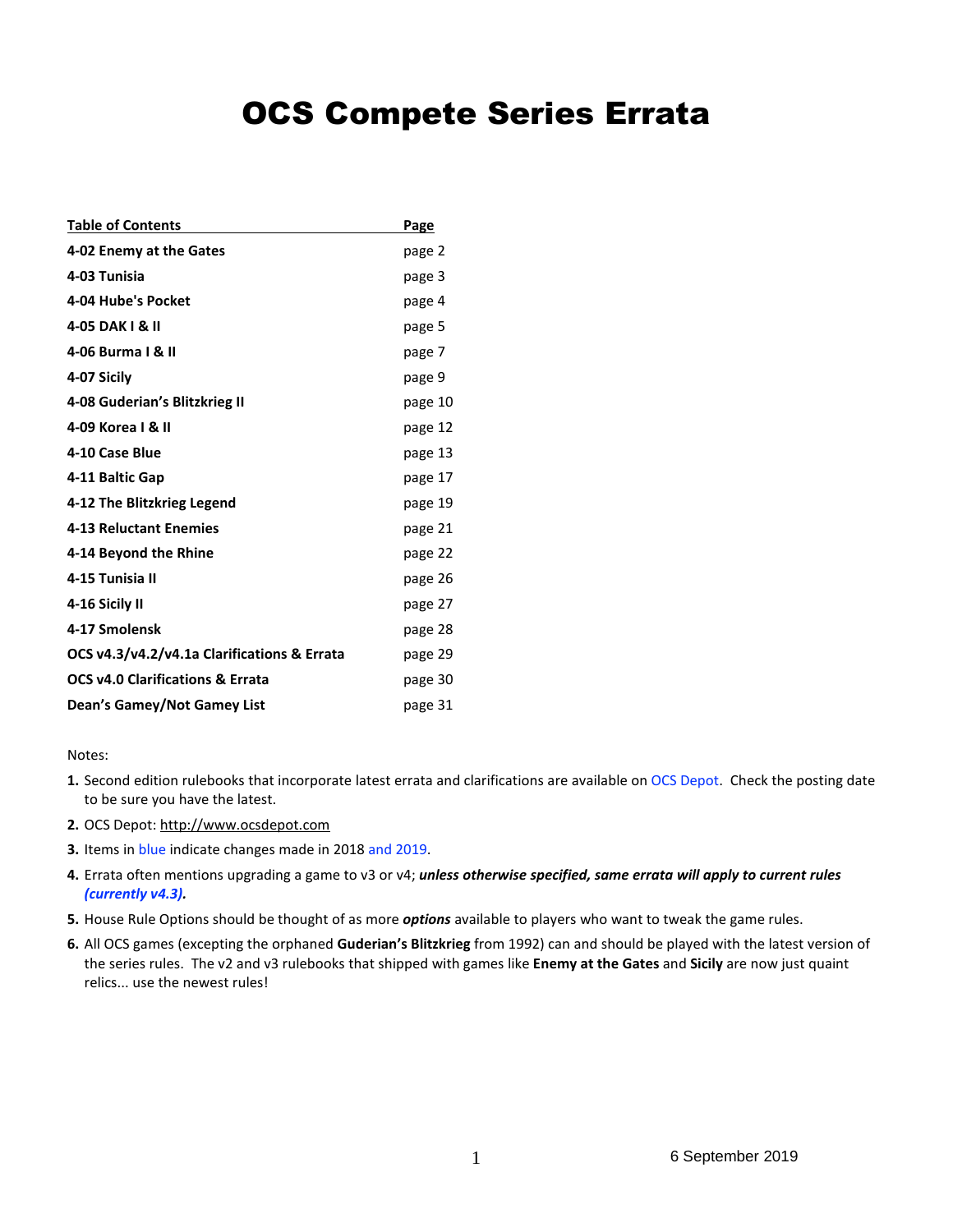## **4-02 Enemy at the Gates (6 Jan 04)**

1. In scenario 4, the set up for D34.20 should read "16-1-1 Rum Arty Rgt (1 Hvy)".

2. The 3rd Motorized Division's Motorcycle Bn is the 53rd, not the 58th as listed on the counter.

3. The 3rd Gd Pontoon Group arrives on Turn 6 (with its HQ).

4. The Germans setting up in scenario 9 (page 30) in hex C53.03 (the northern pocket hex) should be in hex C53.02.

5. None of the operations requiring Victory Point costs (Alert Bn rolls, variants, etc.) can be used in the small scenarios which do not have victory conditions using Victory Points. Unless allowed by special scenario rules.

6. The 12-3-3 Rumanian Inf Divs in the set ups should be 12- 3-2 Rumanian Inf Divs.

7. In scenario 6, the 11 Pz Div dead units are 1-15 & 2-15 Pz Bns.

8. The Panzer Regiment number for the 22nd Panzer Division was transposed — it should be "204 Pz Rgt" not "240 Pz Rgt."

9. In every scenario where the Stalingrad area is in play, the large Axis dumps near Stalingrad can set up in any hex at or within two of the hex listed. (This keeps Russian Arc Light strikes on the dumps under control...)

10. **Enemy at the Gates** used a different reduction scheme to show strengths on the back of air units than is correct for later series rules editions. For this game, use the front side only, and use strengths of (-1) Air to Air rating and x1/2 Barrage strength. The back of the air unit counters now serves no function. These air units in will be replaced by those in the 2000 Repls and Variants countersheet.

11. OCS v3/v4 series rule 13.8 over-rides the rule in **Enemy at the Gates** which grants engineer capability to assault engineers. They no longer have this ability.

12. Elista can be used as a supply source for the Axis if the Axis controls D17.01 (existing rule...but add:) "… and D17.01 can trace to another Axis Supply source via the rail line there."

13. The first player in each scenario is as follows: Scenarios 1 and 2 follow rule 1.4, Scenarios 3, 5, 6, 7, 8, 9 all have the Russians with the initiative on the first turn, roll normally thereafter. Scenario 4 has the Germans with the initiative on the first turn and rolls thereafter.

# **4-02 Enemy at the Gates Repl Maps (26 July 01)**

A map set was issued to bring **EatG** up to the standards of **GBII**. This errata applies to these maps.

1. Gumrak (Map C, near Stalingrad) is misspelled on the map as "gunrak".

2. The road leading NW out of Pavlovsk (upper left of Map C) lost its highlight color (it's just a plain black line). It is a road like the others (and like its extension onto Map A).

3. Nizhne-Chriskaia (D37.29) should be Nizhne-Chirskaia.

4. While using these maps with **EatG** (i.e. before Case Blue is released), allow a w/i 1 hex set up freedom for all HQs in all set ups to account for any differences in road vs track MP costs if the HQ is found to be out of trace supply in its current location. If the HQ is in trace, the freedom does not exist.

# **House Rule Options**

1. When using v3/v4 series rules, multiply all SP (both setup and arrival) by x3/4 (round normally). So for example 5 SP in a given location would be changed to 3 3/4 SP. Even after this reduction, there will still be more SP available that would be "normal" in OCS, but this produces a better game for experienced players.

2. Also multiply Reserve Markers by x3/4. This produces a better game for experienced players.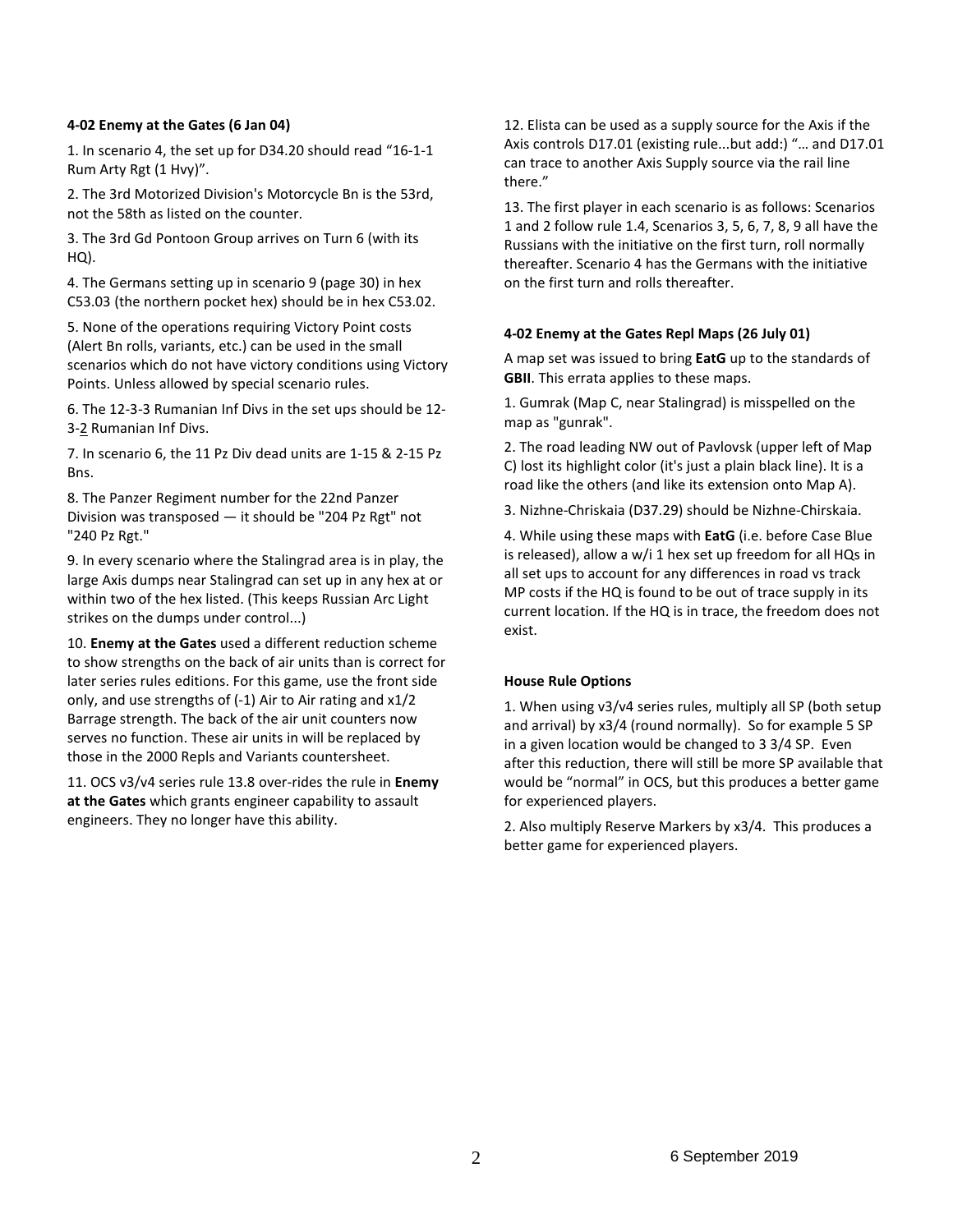# **4-03 Tunisia (28 April 06)**

1. When using v2 OCS rules, the Charcoal trucks pay 2 MPs to load and unload (just like wagons).

2. Any large stacks created by reinforcement arrival during Mud turns are off limits to Barrage attack until the player has an opportunity to break up such artificial stacks in his first player turn after the Mud effects end.

3. (clarification) Rule 3.5a is correct; the 8th Army arrives with 6 SPs (plus those on organic trucks) on its turn of entry. The 3 SPs listed in the Order of Arrival are in addition to the 3 SPs the 8th Army gets every turn according to 3.5b.

4. In scenario 6, page 15, there should only be 2x B-25 available, not 3x. There are three B-25's in the game and the third one is in the Desert Air Force.

5. The Kasserine Pass campaign scenario starts with the Allies moving first, while the small Kasserine Pass scenario has the Axis moving first. Both are correct (but might cause confusion).

6. When using Tunisia and the v3/v4 OCS rules, give 2 intrinsic Axis Flak Points to both Tunis and Bizerte, and 2 intrinsic Allied Flak Points to Bone.

7. When using Tunisia and the v3/v4 OCS rules, literal transport along a Low Capacity RR costs double rail cap. 8. KG Witzig is a 1/2 RE Battalion-sized unit.

## **Clarifications**

1. Supply Sources. Keep in mind that only the listed ports — Tunis and Bizerte for the Axis, and Bone for the Allies — are possible supply sources. The others, even when their capacity is 1 SP or more, cannot be used for trace supply.

2. Reminder: OCS 17.0d means that Mud no longer affects refit or forces air units to go inactive.

3. Blocked hexsides. Full sea or lake hexsides are Prohibited. They are treated as "Lake Hexsides" (a partial lake or sea hexside has no effect). A few more of these "Lake Hexsides" are either unclear or should be added. Note the one crossed by a road allows attack at x1/4.

Map A: 17.25/17.26, 43.31/44.30, 44.30/44.31\*, 48.29/48.30, 48.29/49.30. 49.24/49.25, 57.09/57.10.

# **House Rule Options**

1. OCS v4.1 option 21.11 is recommended. Makes the small, vital Allied ports cheaper to repair and makes it harder for the Axis to build extensive fortifications around the two big ports.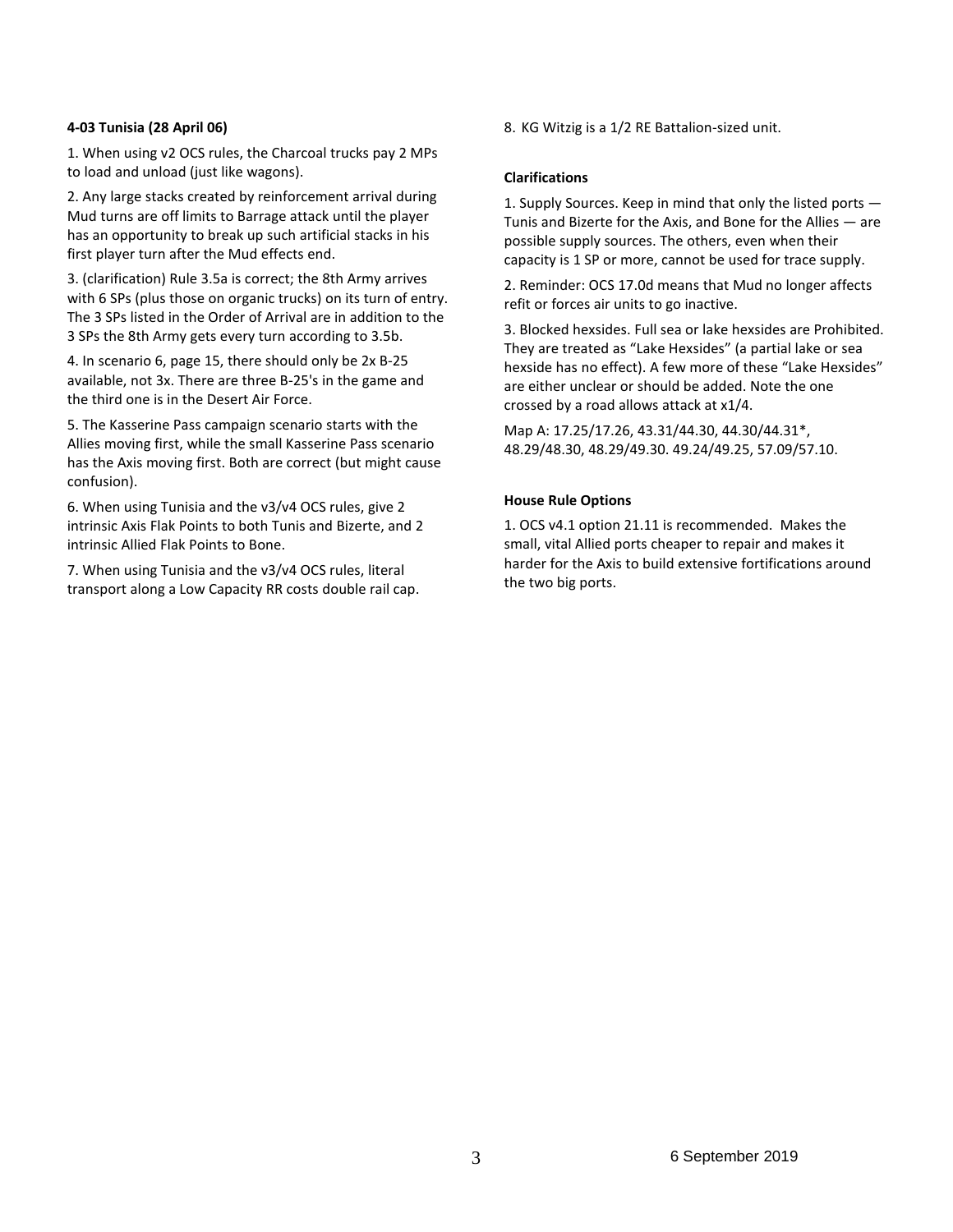## **4-04 Hube's Pocket (30 March 14)**

1. Delete the reference to rule 3.11 in scenario 5. There is no such rule (it was eliminated in development).

2. In Scenario 1, add the following to the other two hexes listed for the 40th and 27th Armies (1st Column, toward the top of page 7): w/i 3 B17.28. This covers the troops at Kanev.

3. The 60th Army HQ should arrive on turn 15 (as listed on the Order of Arrival), it should not set up in any scenario before that turn.

4. In scenario 3, the setup for Group Steddmann is incorrect. The listed set up is w/i 3 B15.20 should be w/i 3 B15.21. Also, the pre-game weather in this scenario is intentionally different from the historical listing. The pregame weather listed is correct.

*Items 5-8 are designed for balancing issues. Using all of them at once will slant the game toward the Germans, use them sparingly (as options) to get the balance effect you want.*

5. The VPs for Reinforcing the flank do not apply to Sudden Death Victory, only to the end of the game victory determination.

6. All Organic Trucks are considered loaded at the start of all scenarios (this is in addition to the SPs already in the set up).

7. Alert Battalions: (Add) In lieu of a roll and VP expense, the German player can automatically (and for free) get one additional Alert Battalion on any turn in which there are four or fewer in play.

8. Rail Destruction: (Add) Before starting any scenario, each side can destroy any desired rail hexes on or behind their front. No units (or whatever) need to be there to do this, simply select and mark the hexes. [This option won't work in v4, which did away with damaging rail lines.]

9. The Russian air units available is missing from scenario 3. Use the list from scenario 2.

10. Soviet air is missing from Scenario 3 setup. It is the same as in Scenario 2 (and note more planes arrive GT#9).

# **House Rule Options**

1. Railroad Changes. Make the following changes for a more accurate rail net (not official errata, but recommended for purists):

A) There should be a single-track RR running north from Beridchev through Zhitomir and off the north map edge following the course of the road.

B) There should be a single-track RR running southeast from Zhitomir through Andruschev to Popelyna following the course of the road.

C) The RR running NE from Shepetovka becomes a Soviet trace supply source starting 15 February.

2. Terrain Effects Changes. During Light Thaw and Thaw turns the Truck cost of Open hexes is increased to 2 MP.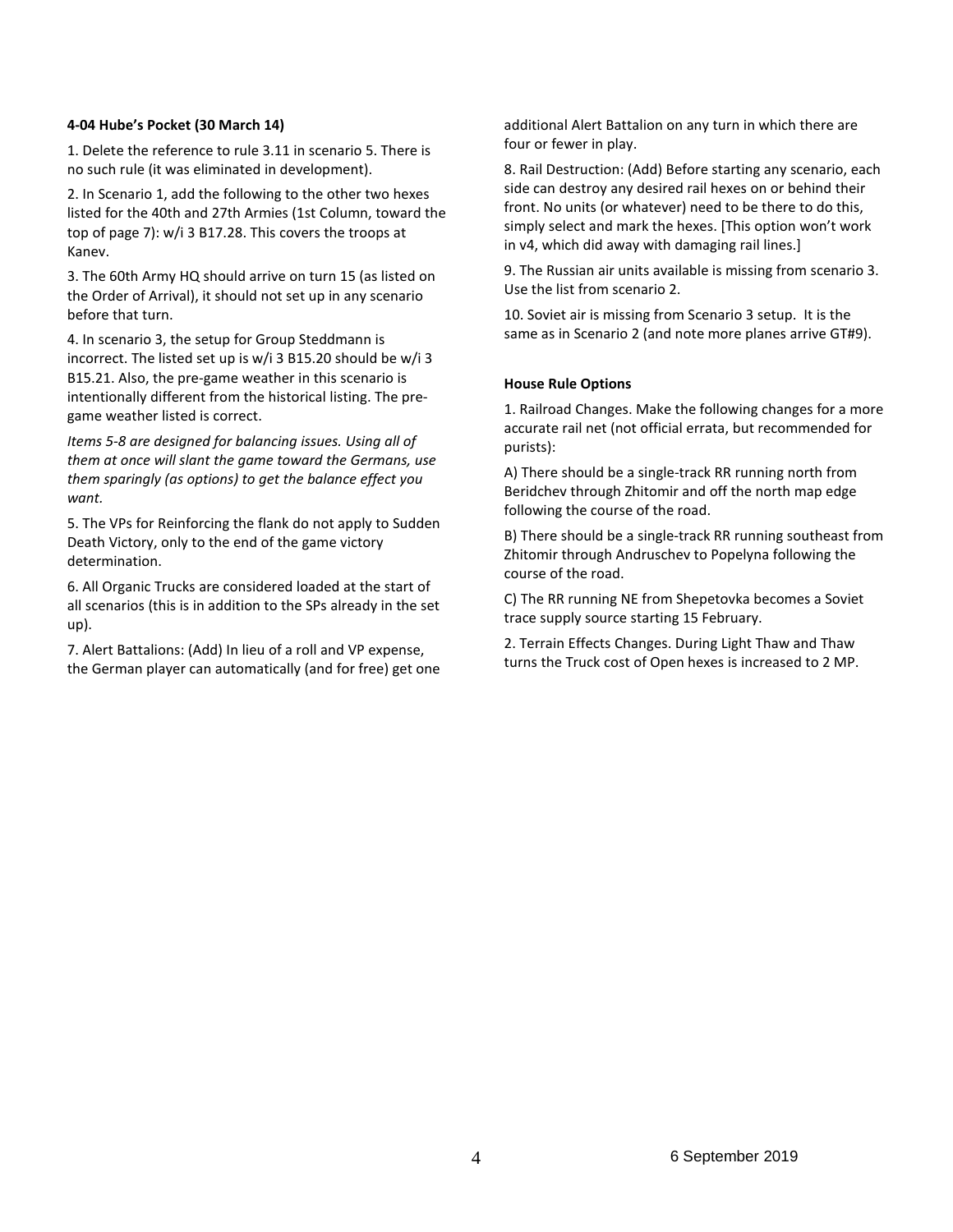## **4-05 DAKII (6 Sep 2019)**

1. In rule 3.6d, air units arrive active as per the series rules, 3.6d is incorrect.

2. The CMA and CMI Italian Commando units arrive as reinforcements in August 1942. The CMI unit is incorrectly listed as coming in March and the CMA isn't listed. Both are optional units.

3. The DAKII Axis Shipping Table was "over aggressively revised to compensate for the change to v3/v4 OCS (in other words, I applied an optional rule that should not have been involved). The following table corrects without the optionals in effect and makes a couple of modest adjustments to coastal shipping. Note that the bold number is the shipping allowance per turn; the DAKII Adjustment is a reduction per month.

| <b>Axis Logisitical Charts and Values (revised)</b><br>Cross Med Shipping (before Losses) & Coastal Shipping Capacity:                              |     |     |     |  |                                                                                                                                                |              |        |                        |
|-----------------------------------------------------------------------------------------------------------------------------------------------------|-----|-----|-----|--|------------------------------------------------------------------------------------------------------------------------------------------------|--------------|--------|------------------------|
| l 1940 Jan                                                                                                                                          |     |     |     |  | Feb Mar Apr May Jun July Aug Sept Oct Nov                                                                                                      | $2-3c$ 1-1c  | $2-2c$ | Dec.<br>$2^{(2)} - 2c$ |
| $1941$ Jan                                                                                                                                          | Feb | Mar | Apr |  | May Jun July Aug<br>1-1c $2^{(2)}$ -1c 4-1c 4-1c 3-3c $6^{(1)}$ -2c 3-1c $4^{(2)}$ -2c 4-1c $4^{(1)}$ -1c $2^{(1)}$ -1c                        | Sept Oct Nov |        | Dec                    |
| $1942$ Jan                                                                                                                                          | Feb | Mar |     |  | Apr May Jun July Aug<br>3-1c 3-1c $3^{11}$ -1c $6^{2}$ c $4^{21}$ -3c 2-2c $4^{2}$ -3c $3^{41}$ -3c $4^{21}$ -2c $4^{(21)}$ -2c $4^{(31)}$ -2c | Sept Oct     | Nov    | Dec                    |
| Bold number indicates cross-Med shipping allowance per turn. Normal type number followed by a "c" is the Coastal<br>Shipping allowance for the turn |     |     |     |  |                                                                                                                                                |              |        |                        |
| DAKII Adjustment below. The Axis player must deduct the listed amount from the month in any desired way<br>provided the total deducted is correct.  |     |     |     |  |                                                                                                                                                |              |        |                        |
| $(1)$ = Delete 2T $(2)$ = Delete 1 SP $(3)$ = Delete 2 SP $(4)$ = Delete 4 SP                                                                       |     |     |     |  |                                                                                                                                                |              |        |                        |
| <b>Axis Rail Cap:</b><br>Benghazi Area: 3T<br>Matruh Line (only if Axis Rail Stock shipped to Africa Random Event occurs): 2T                       |     |     |     |  |                                                                                                                                                |              |        |                        |

4. The British 22 Gds Bde is marked only "22" on the counter, it can be differentiated from the regular 22 Bde as the 22 Gds has the 14 MA on the Move Mode side.

5. Italian Motorcycle companies and GAF companies can be rebuilt for 50% of a Pax each.

6. Clarification: Coastal Shipping cannot be used to ship from ports in Sicily or Crete.

7. When using the v4.0 rules with DAK, friendly units do not negate EZOCs to allow port operations. Being adjacent to an enemy port with a unit with a ZOC shuts down the port (even if enemy units occupy the hex) as they always have.

8. A few other units suffer from "machine induced abbreviation" such as the 22 Gds in #4 above. These are: the 3rd Coldstream Bn (marked with just "3"), and the 107 RHA is just "107". Likewise the two RHA AT battalions in the Compass scenario are short the RHA indicator.

9. The 26 Sep 42 Allied OOA lists a B-25. It should be a US counter.

#### **Scenarios**

Scenario 7.4: 4-2-6 It Arm Bn (5 Med), 3-4-3 It MG Bn (S.Maria), 5-3-3 Brs Inf Rgt (10 Brs), 2-3-3 MG Bn (55), 2-2-3 MG Bn (27), and 10-3-3 Arty Rgt (12) set up in the Old Box (not yet shipped over to Tripoli).

## Scenario 7.5:

- Change setup for D39.05 (Alexandria) to w/i 1 of D39.05.
- Add 1x G.50 (Italian) to the Dead Pile, list Maletti as Killed.

## Scenario 7.7:

- Delete the 155 Inf Rgt (Afrika) from the Old Shipping Box. It does not arrive until September 1941.
- Change setup for D39.05 (Alexandria) to w/i 1 of D39.05.
- Add 1x G.50 (Italian) to the Dead Pile, list Maletti as Killed.
- Add 1x Blenheim to the Allied Dead Pile.
- Add the 6 Aus Div (6 Arm Recon) to the Greece Box.

# Scenario 7.9:

- Change setup for D39.05 (Alexandria) to w/i 1 of D39.05.
- Add 1x Blenheim to the Allied Dead Pile.

# Scenario 7.11:

• Add 1x Blenheim and 2x Hurri I to the Allied Dead Pile.

# Scenario 7.14:

- Add to Near East Box: 2 NZ Inf Div (28 Maori Inf Bn)
- List Jock Campbell as Killed

Scenario 7.15: List Jock Campbell as Killed

# Scenario 7.17:

- Add 10 Ind Div (Divarty Bde) to Near East Box
- Axis Minefields Available for Reuse should be 5, not 6.
- List Jock Campbell as Killed

# Scenario 7.18:

- Add 5 Ind Div (Divarty Bde) and 7 Aus Div (Divarty Bde) to Near East Box
- List Jock Campbell as Killed
- Add 1x B-25 (US) to the Allied Dead Pile.
- Add 1x Bf.109g to the Axis Dead Pile.
- Allied 121 Fld Arm Arty Bn at D32.15 should be the 5-3-5 counter.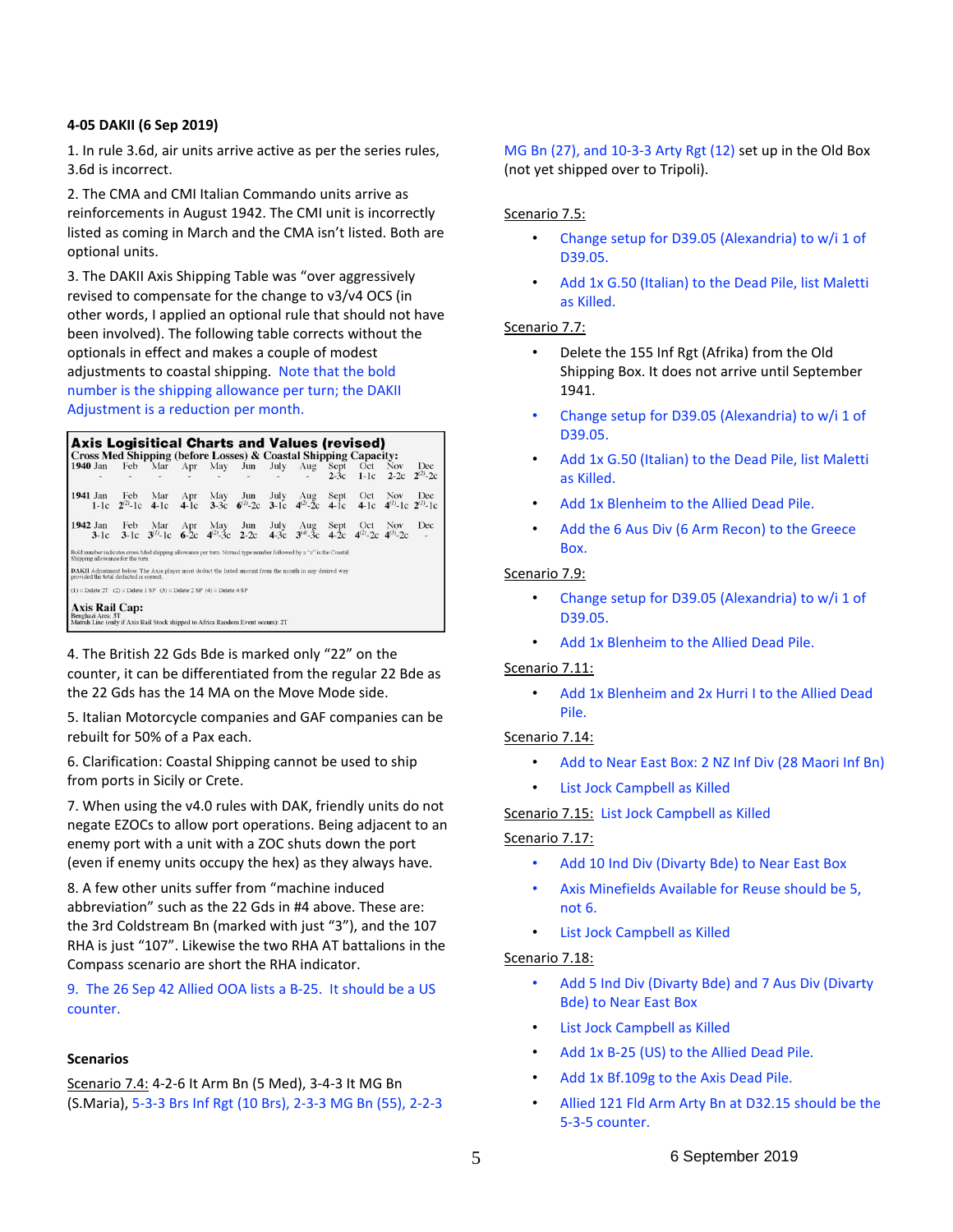## Scenario 7.19:

• Allied 121 Fld Arm Arty Bn at D32.15 should be the 5-3-5 counter.

## **Clarifications (both versions)**

1. Minefields. These extra movement costs are treated like "terrain" that **does** affect supply draw and throw.

2. OCS 17.0d changes DAK in that bad weather no longer affects refit or forces air units to go inactive. As such, change effect of Sandstorms and Rainstorms to "no missions (or PZs) can be flown to or from affected maps."

## **4-05 DAK (1st Edition) (24 May 00)**

1. Not errata but… a) The two entries for C38.20 in several scenarios are **supposed** to set up in the same hex and b) The two identical lines on the Axis Variable Reinforcement Table are **supposed** to be that way.

2. The rule regarding the road west from Sidi Barrani was updated with last minute information while the map entry was not—it becomes primary on 1 Dec 40 and is a road (not track) until then. The Map entry is incorrect, the rule is right.

3. While the map differentiates cities into Minor and Major for historical purposes, they have the same terrain effects (both listed under the category of "City").

4. The end of the sentence of the last paragraph of 3.11a should read "...and the turn's result is no effect." (For some reason the last phrase disappeared...)

5. The Tripoli to Map Track rule (3.1f para h) says one exits Box 5 to get on the map, it should read Box 1.

6. Historically, the Tobruk Command HQ was disbanded after Tobruk was relieved in Crusader. As an historical option, the player should remove this HQ two turns after the fortress is relieved (has road trace available) if a siege occurs. There is no requirement to do this.

7. On the Map E Abstract, the distance from Cairo to D38.01 is 8 MPs (it is not listed).

8. The Greek Campaign die roll description in 3.11b incorrectly states that the marker advances when the die roll is "greater than or equal to" the number in the Allied Order of Arrival. This should be "Less than or Equal to" and is correctly stated in the little description of the die roll on the Allied OOA (Vol II, page 35).

9. On 1 May 41, the 2 RHA Arty Bn (Red) should convert into 2 RHA Arty Bn (Yellow).

10. The 5 Ind Div Organic Truck should also be withdrawn on 1 Nov 41 with the two listed infantry brigades.

11. Revise 3.1g (the Tobruk AT Ditch). The ditch does not exist at the start of the campaign. It comes into existence 1 Apr 41 (when the hedgehogs get their full value). While the Italians had dug the ditch before the campaign began, they allowed it to fill mostly with sand. It wasn't until the CW occupation that the ditch was cleaned out and fully functional.

12. To upgrade DAK to OCS v3/v4 standards, give a nominal Flak Unit (strength 3) to the port hexes of Tobruk and all Delta Ports if occupied by a Commonwealth unit. Benghazi and Tobruk have a nominal Flak Unit (strength 1) when occupied by an Italian unit and a nominal Flak Unit (strength 2) when occupied by a German unit.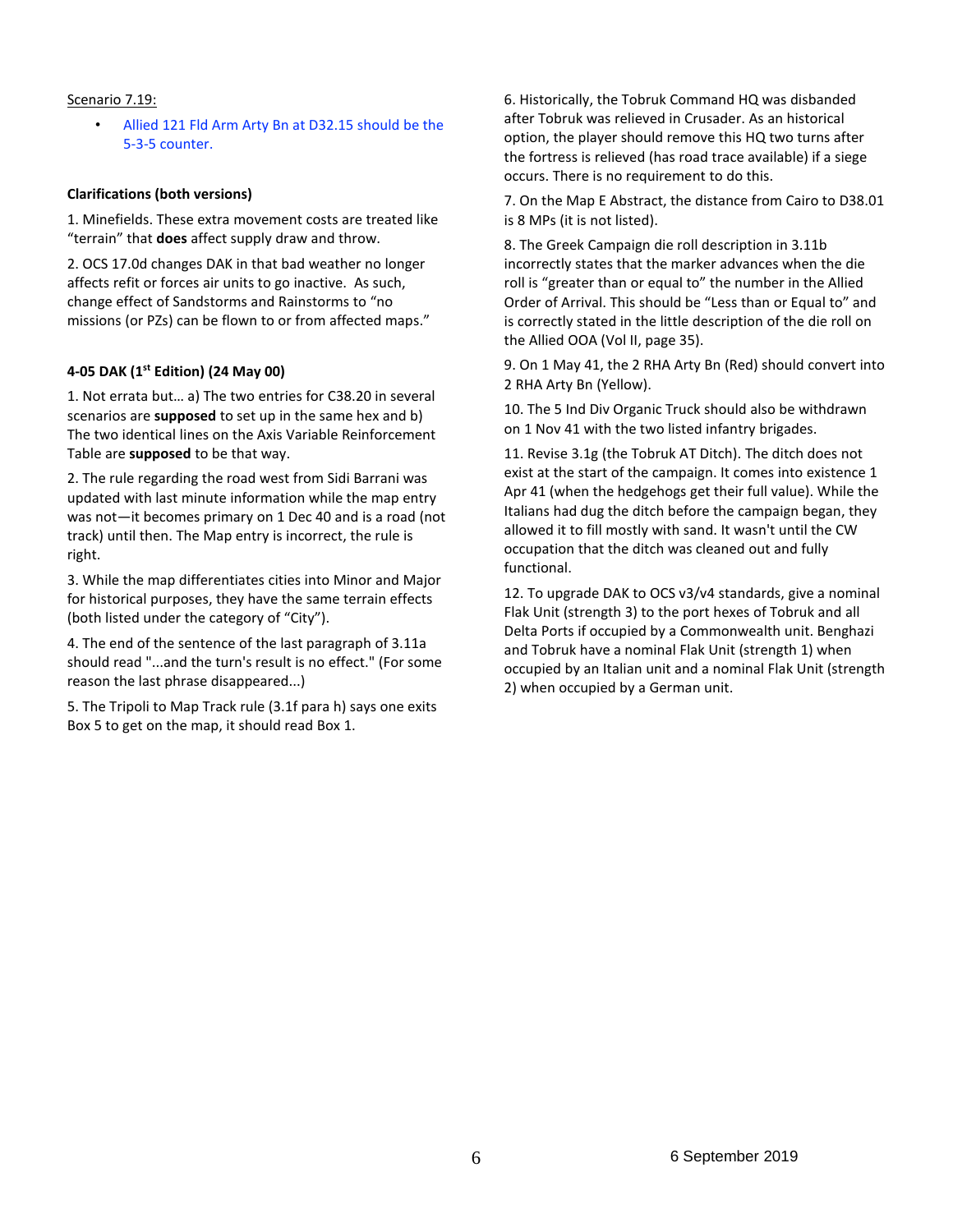# **4-06 Burma II (6 Sep 2019)**

# **Rules**

1. The last sentence under Railroads specifies that Railroads cannot be destroyed or interdicted. The former is impossible under v4.0 and the latter should be changed to "Train Busting".

2. Substantial revision of 1.7: "Missions resolved on the regular Barrage Table must always have a correct spotter. Facility Table Barrages are handled normally, with one exception: Train Busting has no effect on RR Cap." Ignore what is in rulebook!

3. The US 823 Engineer is treated as a Chindit (3.6) with one exception: it does not benefit from the special Forage Rule. This special unit can Cooperate (3.7a) with all Allied units.

4. Short Scenario 2's first listing for Japanese Historical Setup (a 4-4-8, the 7 Cav Tk Bn) is actually a British unit. There is no unit in B2.34.

5. Rule 3.5a says to "use table below" to check for losses. The Air Transport Success Table is now part of the v4 charts booklet.

6. Campaign Scenario 2's free deployment of units with 18 Div HQ should be "… east of A40.xx …" (not A50.xx).

7. The Short Scenario 2 Victory Conditions identify Kharasom as a victory location but references an incorrect hex. It should read "Kharasom (A13.17) - 3"

# **Clarifications (both versions)**

1. Note the "mountain roads" effect also applies to barrage. (Rule 1.4d.)

2. Japanese units can forage even when tokens are available for "eating off the map." (Rule 1.6.)

3. The v4 rules make standard the special "turn-around" rule, so ignore this reference. Note that the Air Transport Success Table in the series charts should be used (and there isn't a special one for Burma II). (Rule 3.5a.)

4. Addition. A glider + transport combination *cannot* perform a base transfer mission to an on-map base. (Rule 3.5b.)

5. A Chindit Clearing is not a "friendly hex" for Air Transport Success Table rolls until the start of a phase following its occupation by Allied units. (Rule 3.6d.)

6. The US 823 Engineer is now treated as a Chindit and operates under the limits/provisions of 3.6. There is one exception: It does *not* benefit from the Forage Rule. This special unit can now Cooperate (3.7a) with all Allied troops. (Rule 3.7a.)

7. There are some differences between road-building and airbase construction to bear in mind. A) It costs 2T (not 1 SP) to improve a road hex. B) Road construction requires an engineer with "road" on the counter, and both it and any supporting engineers must be stationary and in the actual hex. (Rule 3.9.)

8. Engineers working on a road hex must be stationary and in Combat Mode. Note that it is possible to build more than one Ledo hex in a Movement Phase, as long as each is connected to an existing All-Weather Road (maybe extended earlier in the phase) when the construction attempt is made.

9. Sudden Death Victory. It's impossible to fulfill the Mandalay condition without optional truck units (4.5). It's virtually impossible to complete the Ledo Road in the game's time frame.

10. To clarify the campaign victory conditions, the Ledo Road's goal is to connect with the all-weather road near Bhamo; building the road so it exits east somewhere like A62.18 or A62.22 does *not* result in Allied victory.

11. Replacement Chart. Allied HQ units cannot be rebuilt.

12. Terrain Effects Chart. Note the new Burma II chart, posted on the Archive. On this chart, there is a difference between all-weather and fair-weather roads.

13. In Short Scenario 1 + 3, the Japanese Supply Source is B33.26, not B32.26.

14. The Chindit operational restriction (3.6b) gets fuzzy in the Ledo Road area. Consider all hexes on and east of a line drawn from Singkaling Hkamti (A33.26) thru Lahe (A30.30) and on to the north map edge to be east of the Chindwin River, thus allowing Chindits to fully protect the Ledo Road.

15. In Short Scenario 1 the Japanese that setup in A49.17 + A 51.16 must move into the play area on Turn 1.

16. In Short Scenario 2 the listed hex number is wrong for Shuganu (a VP location).

17. In the Learning Scenario, all Allied reinforcements appear at B3.35 with the indicated MPs already spent.

18. In some games the Japanese earn VP for units "in supply" near various locations. Treat any unit not marked Out of Supply as "in supply" for this.

19. Ledo Cap is separate from (and in addition to) normal Allied RR Cap.

20. Note INA units do not have "Japanese" special traits unless the rule specifically includes them.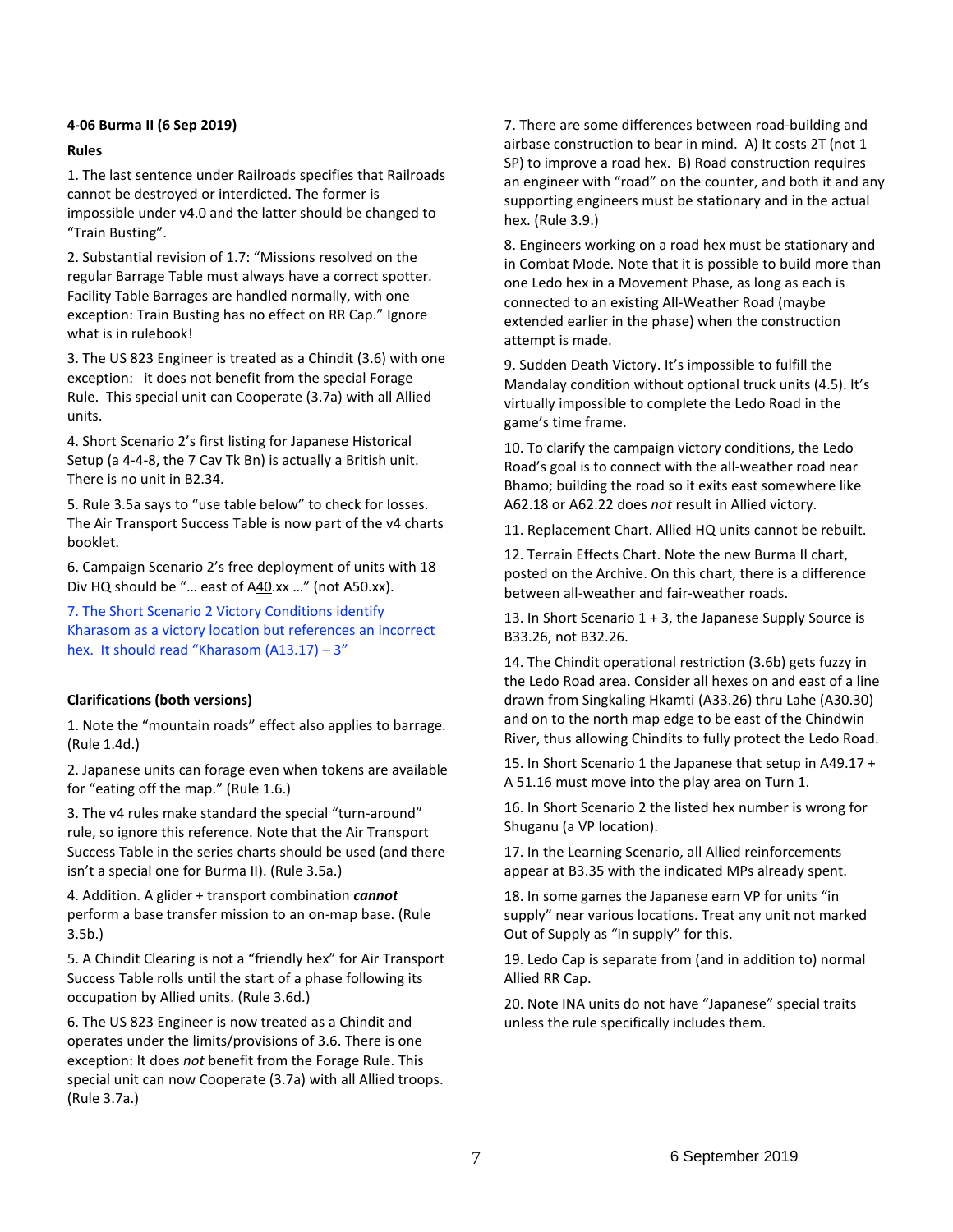# **Yunnan Module (download on OCS Depot and Gamers Archive)**

- 1. In 03.05 it should be 3-113-56.
- 2. In 19.18 it should be 8-0-2 (28) (not 39th Div).
- 3. Correction to 3.3: YEF is automatically in supply EAST of the Salween River (not west).

# **4-06 Burma (14 June 2014)**

1. In Short Scenario 5 (Imphal): The two Japanese artillery battalions in A21.03 should be set up in A12.03. The 33 Eng-31 called for in the Japanese set up should be 33 Eng-33.

2. For 1.11, B39.01 is also a Japanese RR supply source.

3. For 3.5c, the definition of an "enemy" hex is actually found *below* the chart at the bottom of the page.

4. Short Scenario 2, Free Set Up: add at B2.34 the 4-4-8 Tank Bn (7 Cav).

5. Short Scenario 4, ignore the level 2 airbase at A41.35 as it is out of play.

6. In Campaign Scenario 1, add to the Japanese Free Set Up: Mandalay: 2x 1-1-2 Garrison, 8 SPs. In the Allied Free Set Up, change the 40 SPs with any Allied unit to 34 (so it matches the historical set up). Allied 3 VP per hex award, should read "along the Bhamo-Myitkyina fair weather road."

7. The two listings for the Chinese Artillery Bn (Chi) have the wrong values, the unit is the 3-1-2-1 as on the counter.

8. Campaign Scenario 2: Add to Japanese Free Set Up: Mandalay: 2x 1-1-2 Garrison, 8 SPs. Delete these from the "On any friendly RR or City hex" list.

9. Campaign Scenario 3, bottom of left column, page 30 add "Both Set Ups" below the asterisks. Move the 33 Corps HQ (Allied Free Set Up) from the "On any road hex..." group to the "On any friendly rail/city hex" group. Top right column of page 31, delete the "A" on the right side of the first list of units (A-77-3 is accounted for in the 4-5-3 Columns in the next list). Add to the Allied VPs on page 32, 3 VPs per hex of Ledo Road extends along Myitkyina-Bhamo Fair Weather Road east of the Irrawaddy River (matching Campaign Scenarios 1 and 2).

10. Both the Chindits and Galahad use TRUCK MPs for direct draw, only the Japanese can use LEG MPs for this.

11. The US 823 Engineer is treated as a Chindit (3.6) with one exception: it does not benefit from the special Forage Rule. This special unit can Cooperate (3.7a) with all Allied units.

12. Japanese Garrison units cannot build free hedgehogs according to the Stubborn Defense rule.

13. When using the OCS v3/v4 transport equivalent's rule (4.10a), all units use the 1 RE equals 1 SP version, no units can apply 1 RE equals 2T.

14. The Ledo Road Building Table uses one die, not two, as stated on the table.

15. The ability of the Chindits to be diverted to the area west of the Chindwin (3.6b) is too easy on them. Allow no such diversion until the 8 April game turn. Furthermore, only the first two diversions cost 3 VPs each, additional ones cost 6 VPs each.

16. In Short Scenario 3, the Japanese Supply Source is B33.26 not B32.26.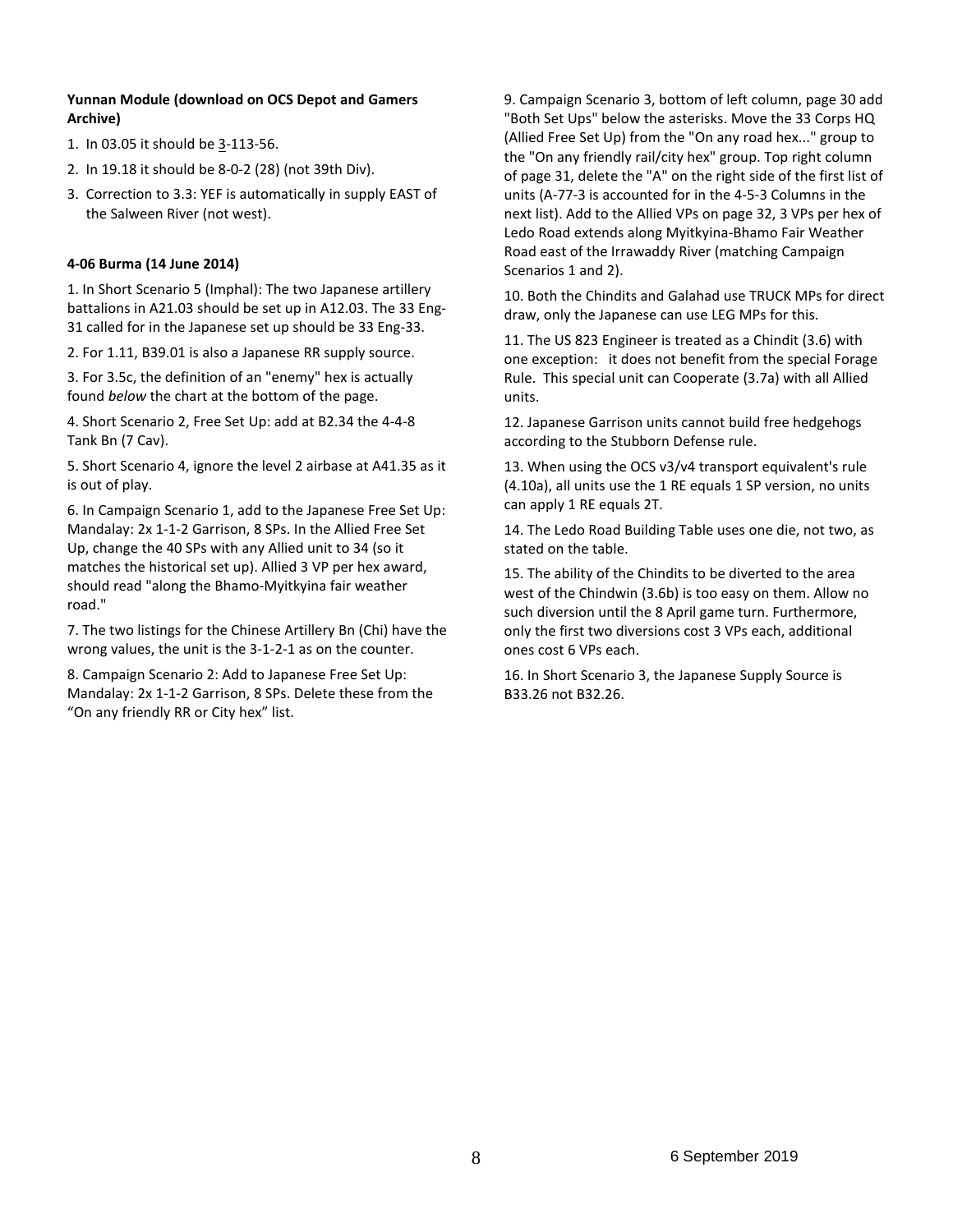# **4-07 Sicily (6 Sep 2019)**

1. Off Map Holding Boxes are unlimited ports as well. This is an inference from 1.5a, but I wanted to make it absolutely clear. Also, the reference to 3.4 in 1.5a is bogus...it should point at a shipping rule which was moved into the series rules anyway, so disregard it.

2. Axis shipping can be used from these boxes to the available Sicilian ports (the restriction in 2.5a only affects the destination port, not the port of embarkation).

3. The Artillery Regiment of Napoli (1st Artillery Rgt) has "54" as its unit ID on the Move Mode side...this should be a "1" as well.

4. Note that the roll for Italian Coastal Artillery (2.6b) applies to both literal "fires" they do and "in the background" fires they do (such as the ALT).

5. The Alp G It Mountain Division costs the Axis player 2 VPs, just like the 29th PG early entry option.

6. The set up for scenario 5.4 calls for one more air base than was provided (oops), use any convenient marker or an air base from any other game in its place.

7. In scenario 5.5, the number of DUKWs should be 8, not 12 (reduce the DUKWs in B49.12 and B47.31 to 2 each instead of 4) and the level 1 airbase in B47.04 should be in B47.03. The Coastal artillery battalion in A25.02 should be in A25.03 (dry land is something they need).

# 8. In scenario 5.6, the entries for B30.25 should set up in B30.26 and the entries for B30.26 should set up in B30.25.

9. In scenario 5.7:

- The 16 Inf Rgt (1 Inf Div) should not be listed as dead. II-HG Pz Bn should be listed as dead.
- The entry for B30.25 should set up in B30.26, adding the 213 Coastal Div (135 Coastal Rgt).
- The Level 3 Air Base and 1x It Me-109g (Reduced) which set up in B8.34 should be in B9.35.

10. In scenario 5.8:

.

- The Italian Bedgni AG Bn should not be listed as dead. (It sets up in B26.09.) II-HG Pz Bn should be listed as dead.
- Add the 213 Coastal Div (135 Coastal Rgt) to B30.26.
- The units which set up in B17.19 should be in B17.09.
- The Level 3 Air Base and 1x It Me-109g (Reduced) which set up in B8.34 should be in B9.35.

11. The Rebuild Chart listing for "MG Co" (1/2x Pax) should be for "MC Co". "Glider Engineer Bn" should be "Para Engineer Bn". Add Coastal Bn to the 1x Pax list.

12. The counter manifest entry "95 Cav Bn (CCNN)" should be "95 Inf Rgt (CCNN)."

13. When playing Sicily using OCS ruleset v4.0 or later, where aircraft start out on the map in interdiction replace them with Trainbusting Markers and the aircraft become Inactive.

# **Clarifications**

1. Supply Sources. Keep in mind that ports don't function as supply sources when reduced to a cap less than 1 SP.

2. ALT Results. Units surviving a "Failure" result disembark. (It's like the "Mixed" result, just with more losses.)

3. Reinforcement Schedule. Yes, the 1 FJ HQ only arrives if playing with the variant in 4.3.

4. Engineer-Capable. All HQs and all units with the engineer symbol (including the 2nd US Armored Div's armoredengineer) are engineer-capable.

# **House Rule Options**

1. Set-Up Change. Trainbusting markers that replace the "interdiction" locations (see errata) can be placed within 2 of the listed hex.

2. Off-Map Air Reduction (change). Roll a die for which offmap base must take an air loss: 1= Sardinia, 2= Rome(2), 3= Rome(3), 4= Naples, 5= Paglia, 6= Allied choice. If chosen base is empty, make it Allied choice. The air unit at the base taking the loss is randomly chosen.

3. Naval Release Points (addition). Use this rule and/or the OCS House Rule 14.4 to help the Allied navy survive using v4 rules. Air missions flown against ships in these hexes sometimes "get lost" and there is no combat (or flak) at all. Roll 1d6: the mission cannot find its naval targets (and must return to base inactive) on a roll of 1-3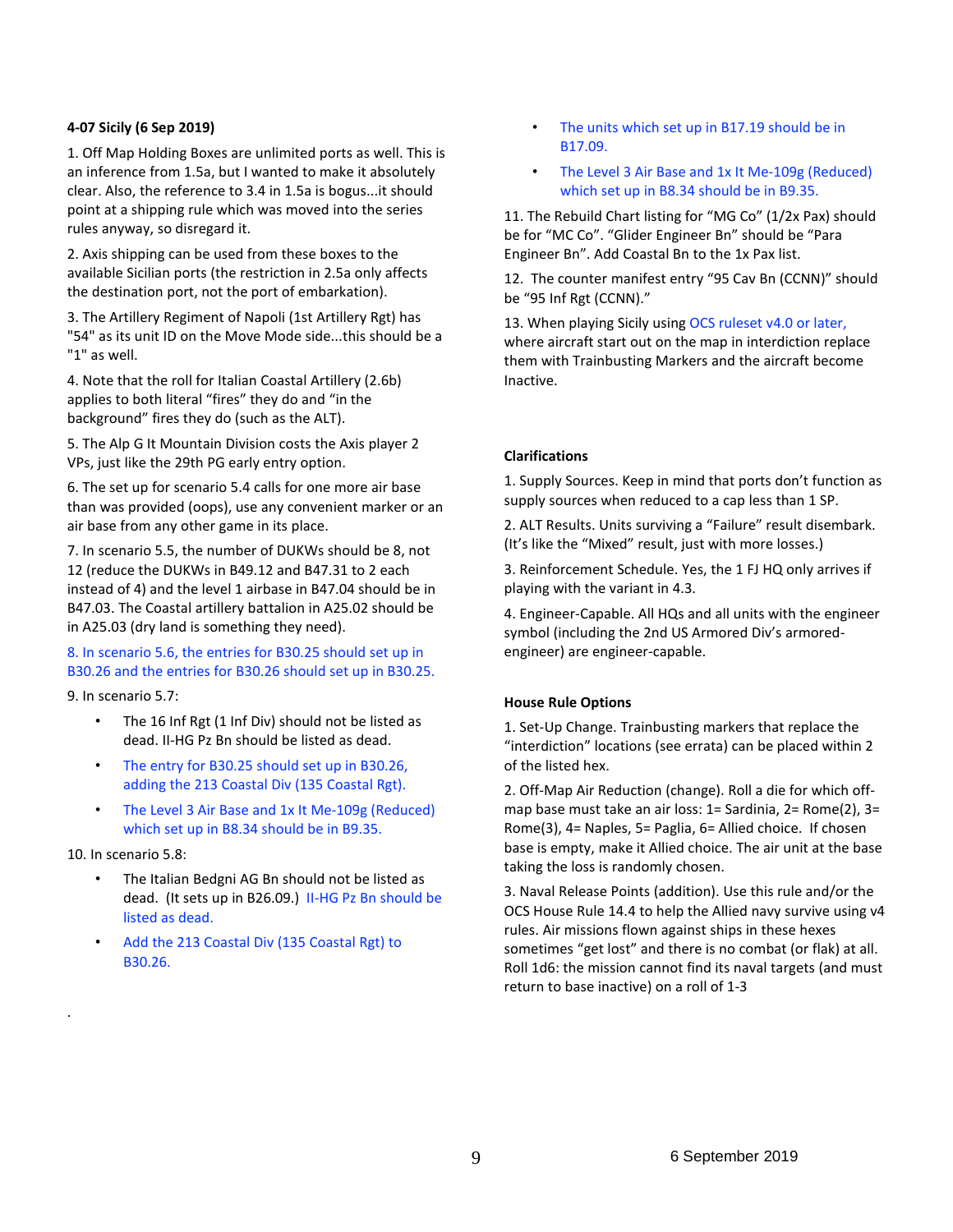## **4-08 Guderian's Blitzkrieg II - 2011 (14 Nov 18)**

The Case Blue rules supersede those in GBII. To eliminate the need for multiple rulebooks, applicable GBII rules are replicated in Case Blue, which is designed to cover both Case Blue and GBII. Your GBII rulebook will only be needed for GBII area scenarios setups that are not included in Case Blue. Please download the Case Blue rules on The Gamers Archive site.

1. On Sheet 2, the 6-3-2 Security Division (203) has a Sausage on its front side. Players will need to make their own replacement. Also note that directly beneath this counter there should be a Sausage both front and back (there is no 203 Sec Bde, so ignore that counter).

2. Missing units, 1942. Mike Willner alerted us to quite a few counters from Case Blue that are needed to play the revised **GBII**.

3. Missing units, 1941. Joey Sabin has alerted us to several counters from Case Blue that are needed to play the 7.1 campaign in **GBII**.

Fixes for both of the above are posted here:

<http://www.gamersarchive.net/ocs/GBII%20Fixes.pdf>

4. Rule 1.1f is an artifact that no longer applies. The newer TEC, introduced in Case Blue, does allow attacks across Prohibited hexsides.

5. In Scenario 6.8, special rules 2.3a, etc. have been applied (not 2.9a, etc.). B43.01 is an Axis supply source.

6. In Scenario 6.8, add these units to setup at B43.01:

53 Corps HQ, 2-4-8 PJ Bn (543), 25 Mtr Div (25 Arty Rgt, full Organic Truck), 16-2-3 Werfer Bn (6+8), 1 SP.

7. In Scenario 7.1, add 12-2-2 Inf Div (73) in B20.23.

8. In Scenario 7.8, the 14-4-3 Gd Inf Div (1 Gd) in C62.18 is actually a 13-3-3.

9. On 8 Oct 41, the turn's entry implies there is a 2nd truck for the 9 Pz — there is just one of them, so delete the new arrival.

10. Massive Assault (3.1) additions:

- The "Weather" portion of the rule should only apply if a scenario BEGINS with a massive assault. It doesn't allow the Soviet player to "control the weather" when a massive assault is declared at any other time.
- Cannot be declared on the first turn of a scenario unless the Soviets are the First Player.

11. Between 22 Feb and 29 March the Axis receives lots of Pax and Eq. Treat them like extra repls (not exclusive to **GBII**), rolling to see which map set each is sent to.

12. Ju-52 counts. If you are a stickler for consistency, the **GBII** campaigns that begin in 11/41, 12/41, 1/42, and 11/42 should all have just 2x Ju-52, with none in Emergency Pool. Replace the Arrival Schedule's transfer of 1x Ju-52 from **GBII** to **EatG** on 26 Nov 1942 with a transfer of 2x Ju-52 from **CB** to **EatG**.

13. Rule 4.2a (part of Moscow: The Big Plum) is no longer in sync with the charts and tables. Ignore 4.2a, and just go with the DRMs on the charts!

# **Map**

1. The RR between Moscow hexes 1.27 and 1.28 should be double-tracked.

# **GBII House Rule Options (both versions)**

1. Emergency Reinforcements. If the pool is empty of other units, the players receive breakdowns (Soviet 3-2-2's and German 4-4-3's) as emergency reinforcements.

2. Weather (Ground Conditions). Ground conditions can only improve by one level per turn (so Deep Mud can never jump directly to Dry).

# **4-08 Guderian's Blitzkrieg II (10 Nov 15)**

1. The Russian 37 Mech Bde (1 M Corps) has its AR reduced to 2 on its Move Mode side. It should retain its 3, like the other Mech Bdes and not be reduced the way the Tank Bdes are.

2. In scenario 7.1, the German 8th Infantry Division sets up in both B19.28 and B18.26. It should set up in B18.26 and the 87th Infantry Division sets up alone in B19.28.

3. The NKVD Border Regiment rule (3.8) refers to an effect in 3.4. This is an obsolete rule reference and there is nothing in 3.4 that affects 3.8 in the final version.

4. On the Russian order of arrival for 12 Oct 41, delete the reference to a 25th Tank Bde. The 25th Tank Bde is a 7-3-6 (not the 6-2-5 listed) and it arrives on 15 Oct 41 instead. Furthermore, delete the reference to a 6-2-5 Tank Bde (25) in the dead unit lists in scenarios 7.2, 7.3 and 7.4.

5. In several of the scenarios the historical value of the German South option was not applied to the VP total needed to win. The best way to resolve this is delete the 20 VPs from the South in 1942 option (1.10a part B). The scenario VP totals work correctly without the extra 20 VPs as that would apply to any of the scenarios where the south option occurs, and something like it would have to be applied to the ones that don't.

6. On 22 Nov 42, the German OOA calls for the removal of 20-4-3 Inf Div (8). This should be 15-5-3 Jg Div (8) instead.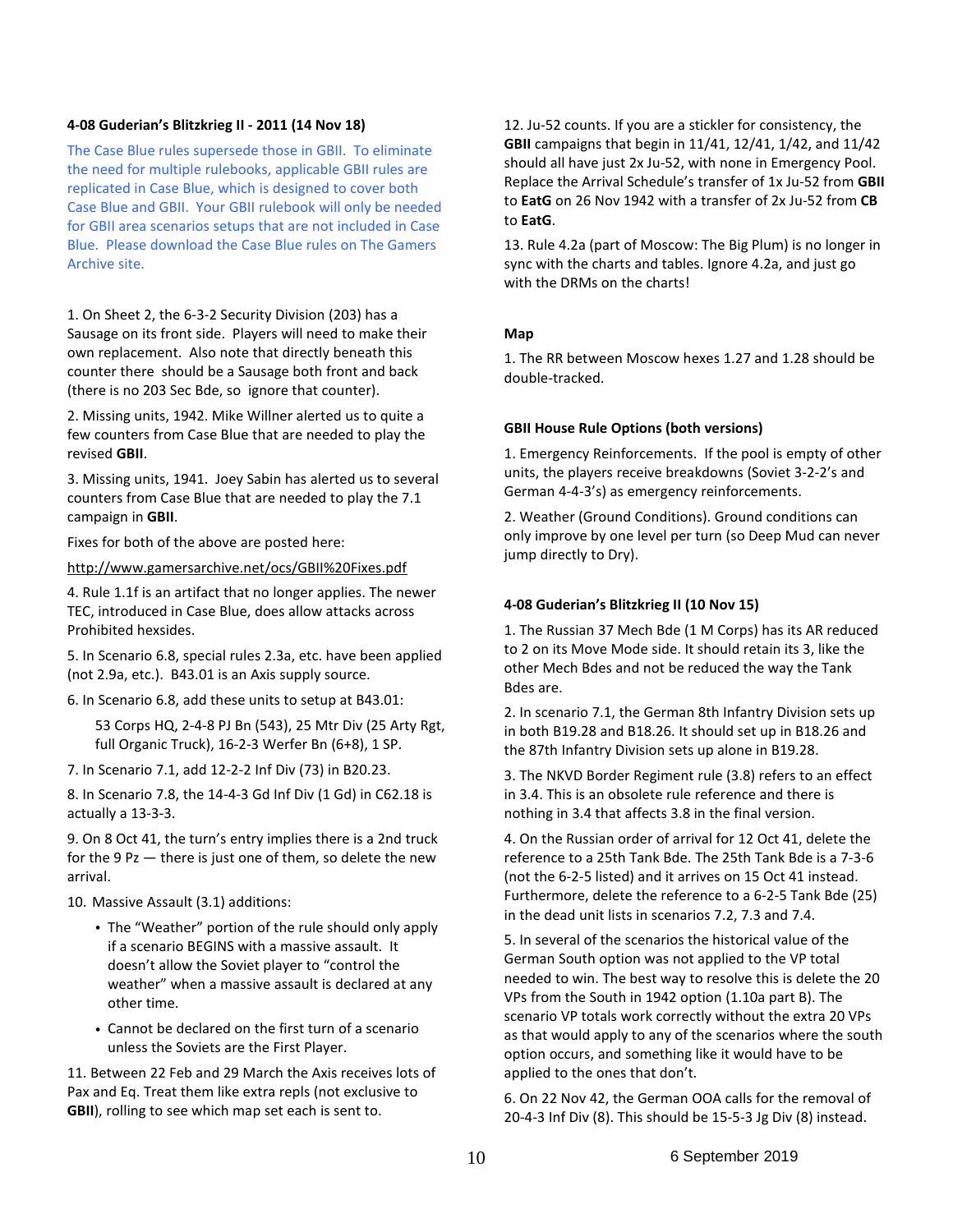7. Ignore Frozen Small Lakes (1.1c) for Movement purposes. Use their terrain effects on combat as listed on the Terrain Effects Chart.

8. To clarify, rail artillery can move along rail lines like RR repair units (they do not need detrainable hexes).

9. MMD units can be converted into Guards air units like any other Russian air unit using the normal process.

10. Ignore the 203 Sec Bde (German) counter. The unit served in AGC west of the map and never arrives in play anyway.

11. In scenario 11 (6.8), you will need little maps D & E as well as the main maps A and B listed.

12. In the two Mars scenarios (6.8 and 7.8), there should be a wagon extender in B8.34 (with the LW HQ) and this extender draws off B3.28. The German units between A11.22 and A12.27 have just been compromised by the Russians just south of them and need to eat on map SPs, Tree Bark or withdraw to get back into trace. Lastly, remove from the Soviet dead unit list 12-2-2 Inf Div (32, 93) and 11- 1-1 Inf Div (133) as they have been rebuilt already.

13. In scenario 7.8 (Mars Campaign Start), the Russian 12-2- 2 Inf Div (280) is listed in both C52.25 and C62.26. C52.25 is

correct. Also, 12-2-2 Inf Div (32) is both Dead and in B19.34, it should be in B19.34.

14. In scenario 7.6 (Operation Kremlin), the Russian 12-2-2 Inf Div (280) (apparently the "lost division") is listed in both C52.24 and C55.23. C52.24 is correct.

15. Eliminate the current Breakout Movement rule and use the OCS v4.0 version.

16. The Infantry Brigades in the 8th and 10th Tank Corps should read 3-3-16 like the other Mtrd Inf Bdes.

17. The 62nd and 87th Tank Bdes (7 Tank Corps) should read 3-2-14 like others of the same type.

18. Replace the Workers Alert units in **GBII** with the versions in **CB**. They should be 2-0-4 on their backs instead of 1-0-4.

19. All 3-2-2 Soviet Inf Rgts should have a Move Mode strength of 2, not 1.

20. The Führer PG Rgt (SS-R) should be part of the SS-DR version of the division.

21. In scenario 5.1, the Axis RR cap is 3 and Soviet's is 5.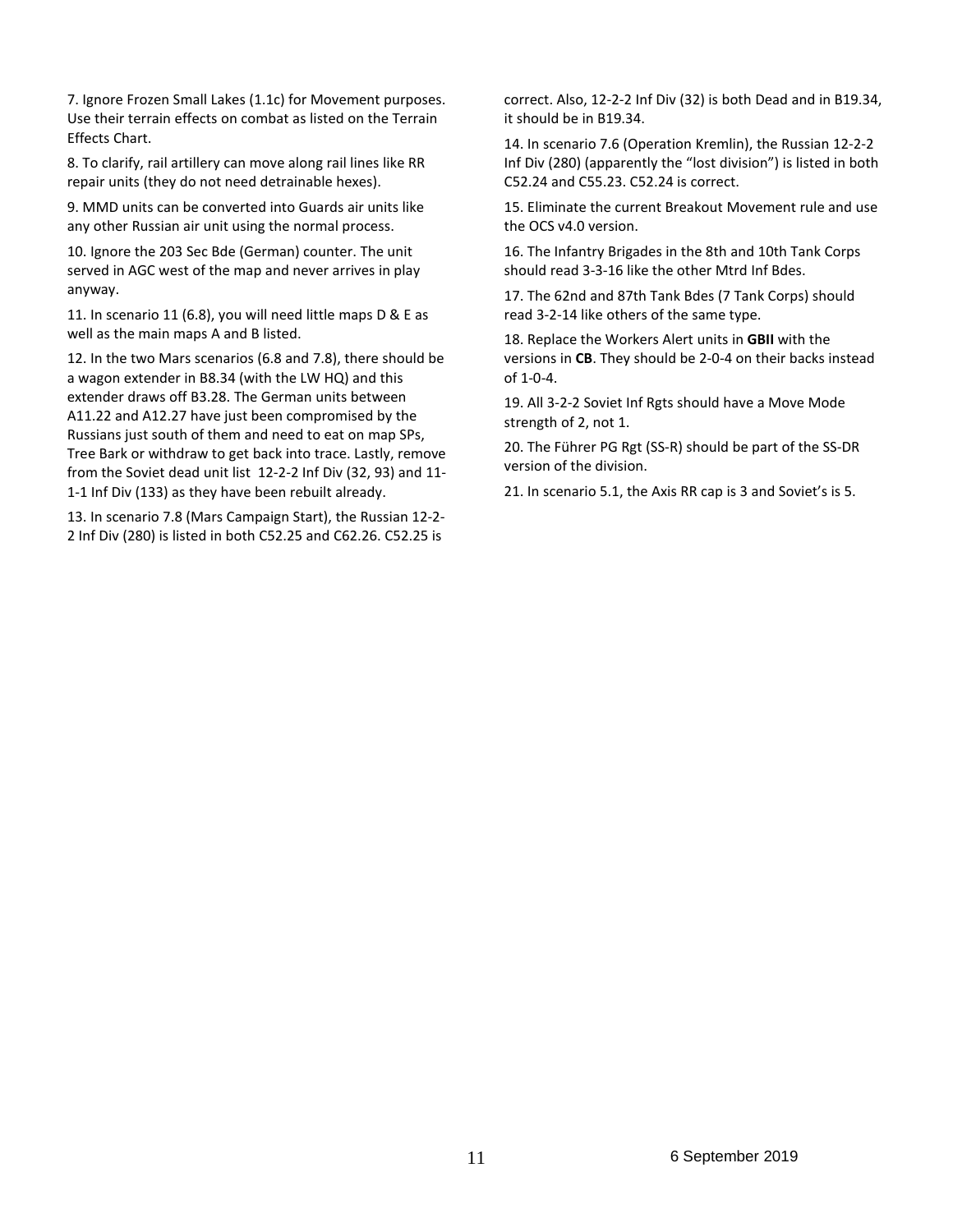# **4-09 Korea II - 2014 (20 Jun 18)**

1. The UN counters continue to be cursed; four of the backs are mixed up. Phil should 2-3-12, Thai 1-2-4, Turk 4-3-12, and Eth 1-2-4.

2. On the Terrain Effects on Combat Chart, Impassible and Frozen Lake Hexsides should read [1/3]\* for armor. (Brackets are still missing!)

3. 4.7a says to rotate the nuke counters during the old Air Return Phase. Change this to the Reinforcement Phase.

4. In Scenario 5.3, the General Information contains an error: do *not* roll for Comm Supply—their supply rate is fixed at 4 SP per turn. (Both sides do roll for Variable Repls.)

5. The Campaign Arrival Schedules are also used in 5.2 and 5.3 (the header fails to list these two).

6. The last sentence of 1.10's Play Note is wrong. There is no effect of reinforcements after 8 Sept 50, but Comm supply levels **are** affected until the end of the month.

7. Add to Option 4.1: Newly-arriving planes and ships may beaded to the Interdiction Box immediately upon their arrival.

# **Clarifications (both versions)**

1. Note the 5.13 scenario has some incorrect listings for Chinese arty. The counters are correct — they should all be AR1. The scenario should end on 29 May.

2. In scenario 5.11, the UN units in C35.02 should be in B35.02.

3. In scenario 5.3, neither side begins units in the "dead pile" even though technically the units listed in 5.4 should be there. This is a scenario thing (intentional).

4. For ALT purposes, "marines" are all units of the 1st Marine Division, plus the ROK marine regiment.

5. The supply restrictions in 2.9 are to *Chinese* divisions. North Korean units can receive supply per 2.3b.

6. In 5.5, 5.7, 5.12, and 5.13 extra SP (beyond the listed reinforcements) cannot be shipped in from Japan.

7. TF Smith is ½ RE for Stacking and Shipping.

# **4-09 Korea (6 Jul 13)**

1. All the white UN units have truck MAs on combat and move sides. Two of these (Turks and Filipinos) should be Truck on their Move Mode sides. The other Move Mode values and all the Combat Mode numbers should be Leg MAs.

2. On the Terrain Effects on Combat Chart, Impassible and Frozen Lake Hexsides should read [1/3]\* for armor.

3. In scenario 5.4, only ROK II Corps HQ and 1 SP are at C54.22 (there is no artillery there).

4. In scenario 5.6, the airbase at C59.23 should be listed under Communist Set Ups.

5. In scenario 5.9, the Comm supply source listed at A21.28 should actually be in A31.28.

6. In scenario 5.10, the Dutch and 9 Rgt should be in C44.30.

7. In scenario 5.11, the Phillipines unit should be in B30.06.

8. The Amphibious Landing Table modifier for landing in 1951 should be "-2" (The map version is correct, the separate table is not).

9. The US 937 artillery unit should be a "Bn" on the counter, not a "Grp".

10. The Greek, Belgian and French UN units should each be "Bn" not "Rgt" on their counters.

11. The holding boxes for the CVGs on the map show them as level 3 Airbases. They are not airbases of any level, but rather follow their own basing/refit rules as per Korea rule 3.10.

12. The reference in 1.10 to series rule 4.10a should refer to 4.10.

13. For purposes of 1.11b, NKPA multi-step divisions count even if they are not full strength.

14. The railroads on Map B leading from 32.10 to 33.09 are only connected if the path 32.10 to 32.09 to 31.09 to 32.09 to 33.09 is all usable for rail movement.

15. When playing using OCS v4.0, UN Trainbusting is is not subject to flak (no roll) if there isn't at least a +1 flak mod. Also, a UN air unit now gets to make two rolls for Trainbusting success, and if a double-success results the second marker can be placed anywhere within two hexes of the mission hex).

16. CCF HQs that arrive on 15 Nov are both 5-0 (not 6-0).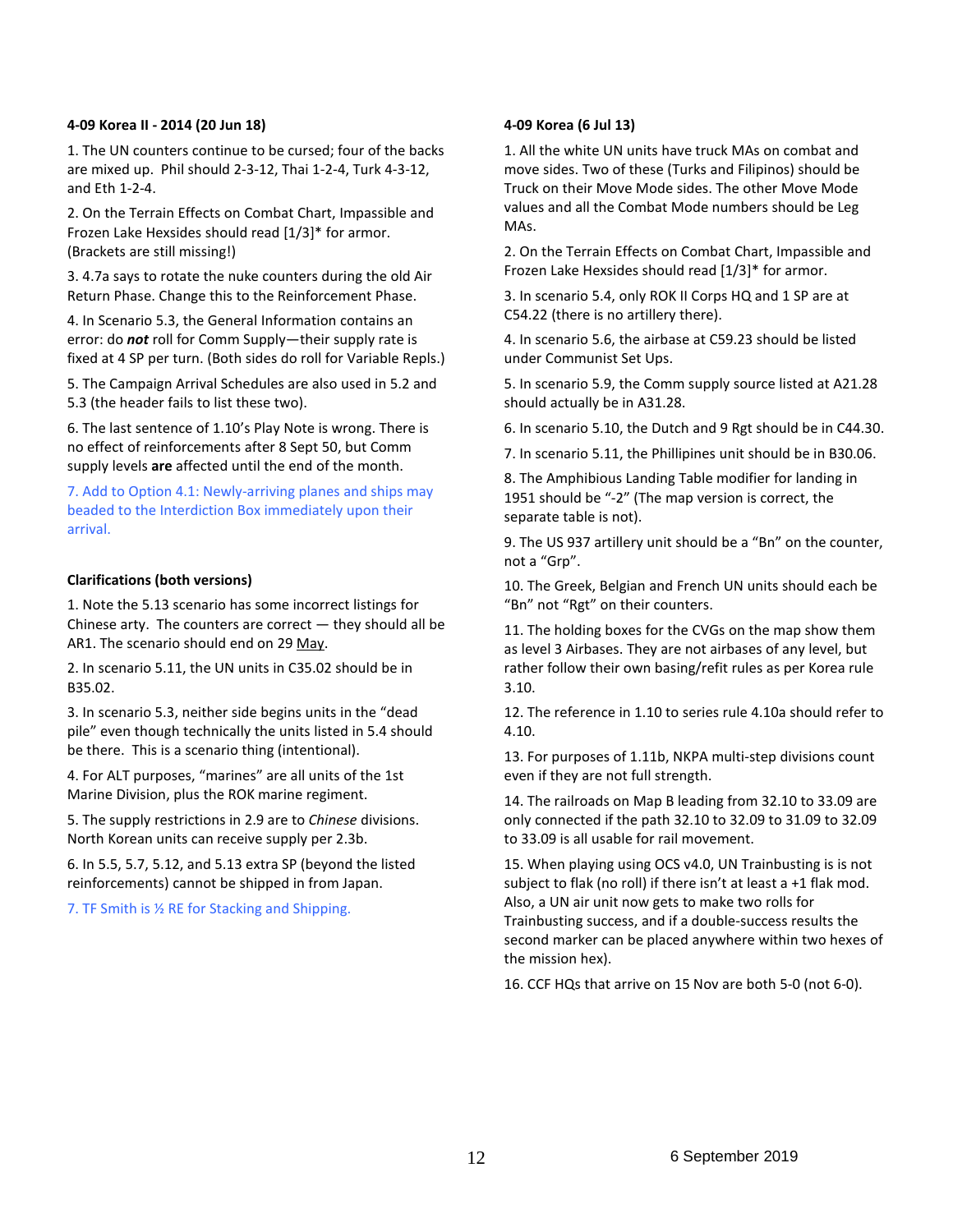## **4-10 Case Blue (14 Nov 2018)**

Note advertising errata, the advertising says 3640 counters, the correct number is 3500.

# **Consolidation with GBII & Set Up**

1. On the little map layout diagram in the rules, maps J and H are switched.

2. Ignore the entry regarding the Hungarian Security Division (#4) in the Counter Consolidation list. The **GBII** unit and the **CB** unit match and both are correct. 3. Use the **CB** version of Workers Alert units, not those in **GBII**. The Russian player is limited to the 6 in the **CB** countermix.

3. When combining **CB**'s counters with **GBII**, do not use any unit that does not set up in the **CB** version of the scenario or doesn't enter via the **CB** version of the Order of Arrival.

4. Remove the Russian **GBII** unit 13-3-3 Mtn Inf Div (194) and replace all mentions of it (**GBII** only) with the 12-2-2 Inf Div (194) provided in **CB**.

5. There are two versions of the 1st Gd Inf Div: a 13-3-3 and a 14-4-3. Change all setups, etc. to the 13-3-3 version (treat the 14-4-3 as an optional variant).

# **Rules (Unless in blue, these are part of Living Rules v2.04, found at The Gamers Archive download site)**

1. For Russian Truck rebuilds (off their Variable Reinforcement Table), they can rebuild Truck Points that are either destroyed or captured. Place a Russian Truck Point into the Russian Dead Pile for each one the Axis captures to keep track of what is available.

2. Add to 1.7: The Kerch Strait (marked with the striped pattern on the map) is considered part of the Black Sea; just north of this is where the Sea of Azov begins. When the Kerch Strait is frozen, ports in the Sea of Azov are never functional. Remember this when playing scenarios using just the **EatG** maps (Kerch is not on that map set).

3. The entry requirements of reinforcements (1.8, especially the little paragraph at the bottom of page 4, middle column, regarding Case Blue alone), deals with the requirements of actual "reinforcements" (newly entering units). Note that "transfers" are not controlled by 1.8, but instead apply note #6 from each OOA. For this rule, transfers are not considered to be reinforcements.

4. Assemble all the reinforcements due to arrive each turn on the map sets in play, and then place them at any allowed arrival hexes. You do not need to worry about what map set is designated for any given unit.

5. An "edge" for reinforcements includes the part of a map that juts out—for instance, the "East edge" of **EatG**'s Map C includes some hexes along its north side.

6. In rule 1.8, the hex given for Elista should be H16.19.

7. Soviet Limited Placement (1.8c). Frovlovo, Sal'sk, Elista, and Sevastopol' are limited to no more than 6 RE of reinforcements (combined units and SP) arriving per turn at each location. **Exception:** The limit is reduced to 3 RE if there is no RR connection to the location from the map edge. (Note this always applies to Elista, and often applies to Sevastopol'.)

8. Add to the Fortress rule (2.4): When a Fortress is declared, the German player can "issue" one of the units below to any German HQ which is out of trace supply, no more than one per HQ, in the HQ's hex. Furthermore, for every unit issued to an out of trace HQ, one of these units can be issued to an HQ which is still in trace. The units are: (3)-3-3 Kor Bn (531, 550, 580, 585, and 593). Add all of these units to the set up (with some German HQ) in all scenarios after 19 Nov 42. All will be on the **EatG** maps, three of them inside the Stalingrad pocket, two outside it.

3. German Alert Units (2.6e) changes:

- **•** The Alert Battalion limit is 7 if *only* the **GBII** or **CB** mapset is in play. Otherwise it is 20.
- **•** Entry locations are now Axis airbases, German HQs, and German-occupied city/village. (No RRs.)
- **•** Only 1 Alert can be generated per location (e.g., two could be placed at an HQ + village hex), and "fanning out" path cannot be through enemy-occupied hexes.

9. Massive Assaults (3.1) additions:

- The "Weather" portion of the rule should only apply if a scenario BEGINS with a massive assault. It doesn't allow the Soviet player to "control the weather" when a massive assault is declared at any other time.
- Cannot be declared on the first turn of a scenario unless the Soviets are the First Player.
- Not allowed before 1 Dec 41.

10. Landings (3.2) are made during the Soviet Movement Phase, with no advanced planning needed. The landing hex (or hexes) can be of any terrain. There is no ALT roll; success is automatic. Combat units are landed in Combat or Move Mode; SP are just placed in the hex even if there is no port. There is no movement after landing. The 50-hex radius is changed to:

• In Black Sea must be south of Fxx.17.

•In Azov Sea must be within ten hexes of an unfrozen Kerch Strait hex occupied by a Soviet combat unit. Frozen strait hexes are off-limits!

11. The South Box (3.3) has a 3 SP Port on both the Black Sea and Caspian Sea. It also has nominal dumps for air refit (only).

12. Clarification: 3.4e means that when a Gds aircraft gets killed, you don't have to rebuild it using your Air Repls off the Variable Reinforcement Table, you just select some other Air Unit to trade in their old aircraft for the newer Gds one. Do this like any other Gds Aircraft Exchange in the turn after the Gds aircraft is destroyed.

13. Clarification: For the NKVD rule (3.5i), **all** options must be taken as step losses, including any that might be normally

13 6 September 2019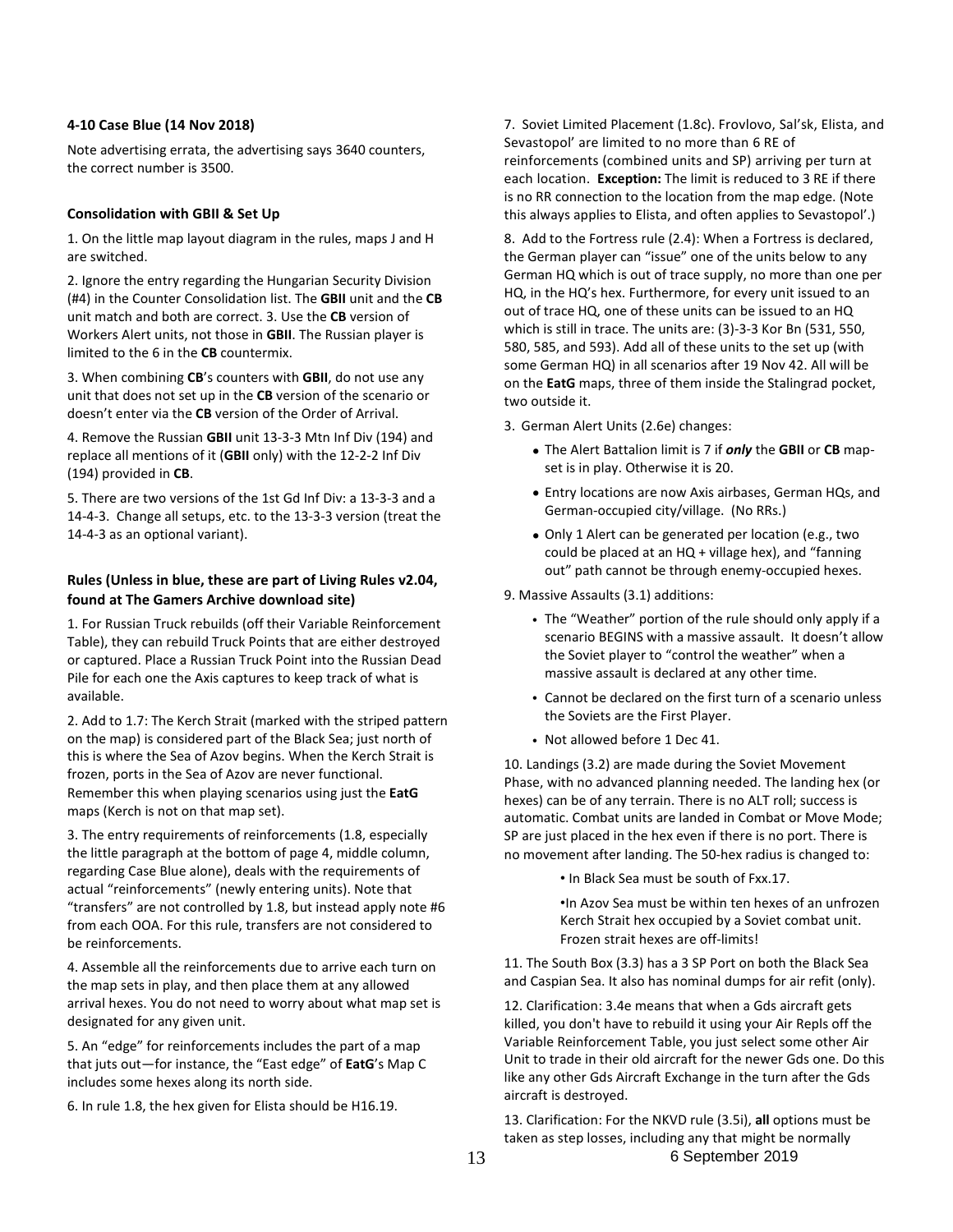negated because the attacker retreats, etc. There is no case where this rule is applied yet a Russian option is not taken as a loss.

14. The Russians are restricted to Level 1 or 2 Hedgehogs in the **EatG** or **CB** Map Areas unless the Germans set foot in the restricted area north of the Don. If they do, all bets are off. Exception: Map F (with Sevestopol) is exempt from this rule and can have any level of Hedgehog. (3.5k)

15. In the Historical listing of Strategic Victory Points (5.0), the campaign count is wrong in 1942. At the end of 1942, the Russians should have 4 SVPs and the Germans 3 SVPs. This carries over to the end of the campaign, so the last score should be a 6 SVP to 6 SVP tie, rather than the 5 SVP to 6 SVP tie listed.

#### 16. **1.8b Soviet Reinforcement Entry.**

#### *Change:*

12. Any East map-edge Rail and Road (any type, including Tracks) hexes.

#### *To:*

12. **√ Any East, North, or South map-edge Rail and Road (any type, including Tracks) hexes.** Hexes on the north and south edges must be on the Soviet side of the frontline (determine via the 1.6a method). This is based on the maps being used (so for instance there is still a "north edge" when just using CB). Also note that irregular areas can create additional "edges" (like where EatG juts east of GBII). Apply 1.8c to any "star" hexes along the South edge that are currently west of the frontline.

17. **1.8c Soviet Limited Placement**. *Change to:* Frovlovo, Sal'sk, Elista, and Sevastapol' are limited to no more than 6 RE of reinforcements (combined units and SP) arriving per turn at each location. This limit is

reduced to 3 RE if there is no RR connection to the location from the map edge. (Note this always applies to Elista, and often applies to Sevastopol'.) The limit is further reduced by 1 RE for each adjacent hex occupied by German combat units.

# **Errata for CB Rules from GBII (2011 printing)**

The revised edition of **GBII** contained changes to **Case Blue**. They have been added to this errata sheet for **CB** players who do not own the new version of that game.

1. The Axis **cannot** make use of unconverted Russian Railways south of Rostov (do not apply **CB** 1.12c). The Axis can, however, use Secondary Roads (but never Tracks) for Trace purposes south of Rostov. The Russians, meanwhile, can use all Secondary Roads and Tracks for Trace Supply purposes south of Rostov.

Exception: In scenarios that begin after the end of July 1942, use **CB** 1.12c as written and ignore the above.

2. Reword the first sentence of 1.6a, replacing "rail entry hex" with "rail, road, or track entry hex." These include all the "Star" hexes on the south map edge as well.

3. Russian aircraft are restricted in that they can only do Fighter Sweep, Barrage, and Trainbusting missions at or within 20 hexes of their base.

For each player's Variable Reinforcements, rather than use the modifier for not having all maps in play, roll one

die independently for each repl awarded. 1-2 it goes to **GBII**, 3- 4 to **EatG**, 5 to **CB** and 6 to the Main Effort map set. If it goes to a map set which is not in play, ignore it. If it falls on the map sets in play, the player gets it and can use it as desired.

## **Clarifications**

1. Soviets can always use the ports they control, even after the Germans have fulfilled their condition for use of a certain area's ports. (Rule 1.7.)

2. The Dark Blue lines on the map are either Sea Lines or Lake hexsides (depending on if they are on a sea coast or as part of a lake). They are impassible unless crossed by a road or frozen. Sea Lines do not freeze, Lake hexsides do.

3. Where a RR connection is needed, the ability to use rail cap must exist (with respect to enemy ZOC). Note a slight exception regarding Stalingrad: the RR connection only needs to reach Sloboda. (Rule 1.8a.)

4. 19 Nov 1942 Campaigns. The Soviets have 2 massive assaults available, but the one used on the first turn *does* count against this total.

5. New Order of Arrival Notes:

- Withdrawn air units should be full-strength (if possible). Players should not intentionally create breakdown rgts before a division is withdrawn — be honorable! The only time a Dead Pile unit can be used is when it is the exact unit called for.
- For classes of units you are treating as "generic" (not worrying about designations) to speed setup, withdrawals should all be full-strength (if possible).
- Note that the overlap of **EatG**/**CB** sometimes causes scenario setups to conflict with Arrival Schedule. For instance, in 7.9 there are Romanians listed as reinforcements that are already in play. Be careful, and apologies in advance for any confusion!

#### **Map & Counters**

1. Extend the RR into Sevastopol's port hex (F17.04).

2. Treat these hexsides as Prohibited (sea line): F25.23/26.23, F26.23/27.24, F33.18/34.17, F8.16/8.17.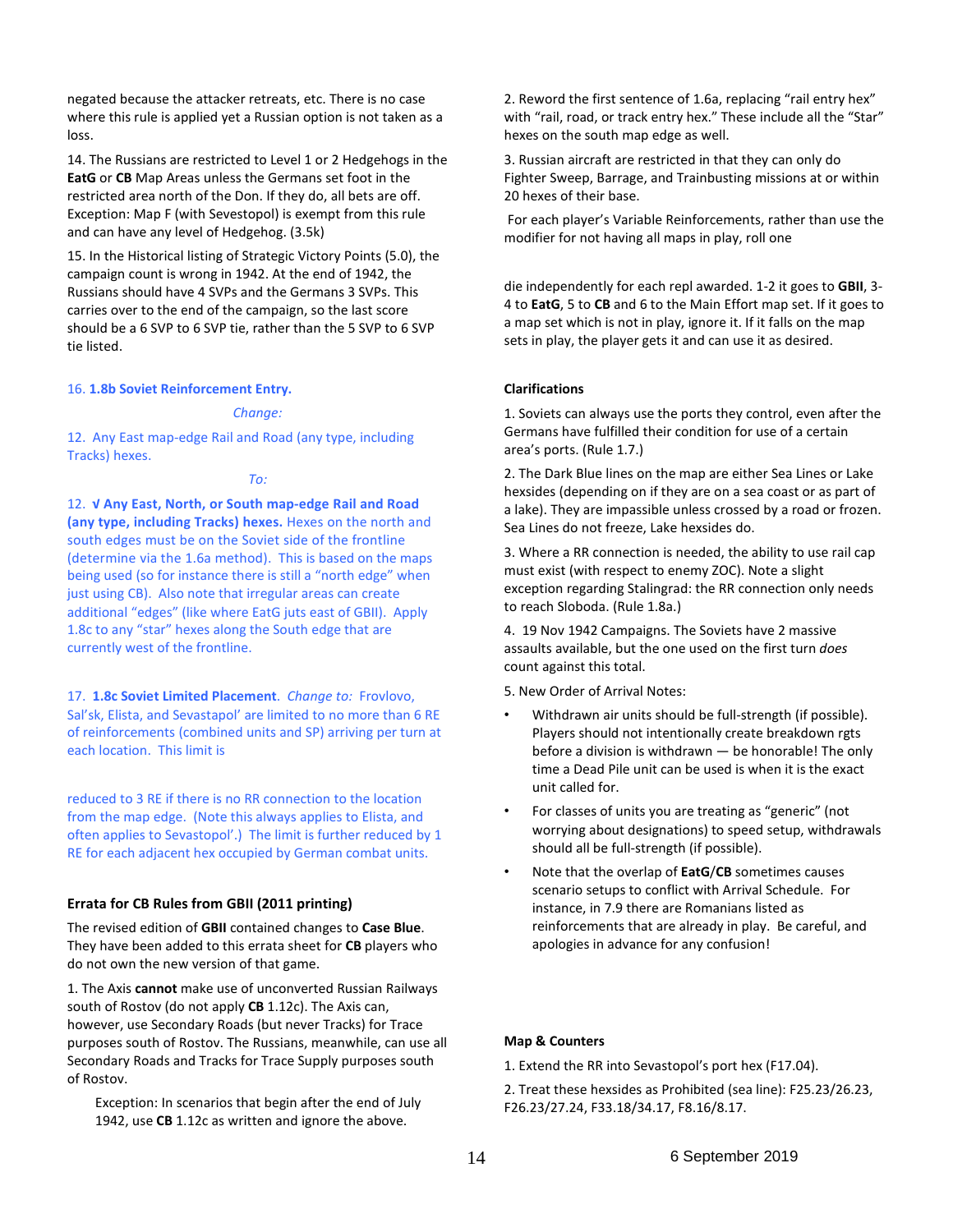3. The Russian 5th Cav Corps does not have its Formation Marker. If you have **GBII**, you can use the marker from that game, otherwise it won't hurt to just ignore it.

4. The German 13 Corps HQ is a **GBII** unit that was not reproduced in **CB**.

5. Throw the German (1)-2-5 RR Bn (514) in the trash. It is not used and did not come East until 1945.

6. The Führer PG Rgt (SS-R) in the **GBII** repeats should be part of the SS-DR version of the division.

7. You do not need the Russian 226 Tank Bde, it is not used in the game (never sets up, does not arrive… and should not do so). Let it collect dust in the counter tray.

#### **Scenarios**

1. In **any** scenario featuring the German LAH Pz Bde, add the LAH Wpn Bn to any of the brigade's set-up hexes.

2. In the Edge of the World Scenario (6.1), ignore the Russian reinforcement for 26 Sept 42 "68 Gd Arty Rgt". The 4-2-2 Inf Bde (49) in the same bunch is a **GBII** unit that was not reproduced in the **GBII** Repeats, use any 4-2-2 Inf Bde in its place.

3. The Rum Breakdown Regiments in scenario 6.2 should be 3- 2-2. This affects hexes A26.07, A28.03, A29.04, and A30.03.

4. In scenario 6.1, ignore the 5 Oct 42 reinforcement 7-3-6 Tank Bde (52), it is already in play. Furthermore, the 5 Tank Bde (12 Oct 42), 43 Inf Bde (19 Sept 42), and 131 Inf Bde (22 Sept 42) are **GBII** units that were not reproduced in **CB**. Use any unit of the same value for this scenario. The listing for the 101 Jg Div on 12 Aug 42 should be the 111 Inf Div.

5. In scenario 6.2, the 2nd Rum Inf Div setting up in A30.07 should set up in A30.01. Add 14 Pz Div (I/36 and II/36 Pz Bn) to A36.02.

6. In scenario 7.1, set up 12-2-2 Inf Div (73) in B20.23. Add II/33 of 9th Pz Div to Dead Pile.

7. In scenario 7.2, ignore the 1-2-2 Latvian Pol Bn (22) in A12.02. Also, the 9 Aufk Bn (9 Pz Div) setting up in A9.32 is an unrepeated **GBII** unit that leaves the map before it can move ignore it if you don't have **GBII**. Finally, add the Russian 12-2-2 Inf Div (73) to set up hex B20.23.

8. In scenario 7.2, delete the 14-4-3 Gd Inf Div (1 Gd) in A12.24. (The unit is deployed on the **GBII** maps.)

9. (Clarification) In scenario 7.2, the organic trucks for 9 Pz and 16 Mot setup unloaded but when transferred to **GBII** arrive loaded. This is intentionally showing 2 SP from **EatG** helping the drive on Moscow (but we don't force this when playing just **EatG** or the combined game).

10. In scenario 7.4, the (5)-1-1 UR Bde (91) listed to set up in J43.35 is an unrepeated **GBII** unit. Use any Ur Bde in its place.

11. In scenario 7.4 and 7.6 (Axis info only), ignore the +1/4 **GBII** portion of Incoming SPs. Incoming SPs are "normal". The +1/4 **GBII** amount added to Railcap is, however, correct.

12. In scenario 7.8, ignore the 4th Pz Div (I/35 Pz Bn) unit in the dead pile, it was removed from play in June 42 and is a **GBII** unit anyway. Also, ignore the 14th Pz Div (4 PJ Bn), it comes on as a reinforcement in a few turns. Ignore the two Brandenburger Co (9/800zvb, 10/800zvb), they are unrepeated **GBII** units. Also, the Soviet set up for C2.31 on Page 74 is listed twice, you only need to set them up once.

13. In scenario 7.9, the turn length is 26, not 21. Also, the Germans win if they hold all three victory locations, the Russians also win if they hold all three of them. Any other combination is a draw.

14. On page 70 of Scenario book 1 (lower left hand corner), the units supposedly setting up "Near Voronezh" should set up at or within 3 hexes of Voronezh.

15. Note OOA entry # 5 regarding the 63 PG vs 63 Inf Rgt of the 17 Pz Div. Also, in scenarios 7.3, 7.5, and 7.7 the regiment is further miss-identified as part of the 18th Pz Div.

16. In scenario 7.11, add one I.16 and one SB.2 to the Russian air units at start. Also, ignore the relief portions of the Victory Conditions. The Russians win if they meet their conditions; the Germans win if they meet theirs. If both do, it is a tie. A relief merely helps the Germans meet their conditions, but has no "automatic draw" effect.

17. In any scenario not using **GBII** maps, ignore any dead Russian 12-0-4 Inf Div (101) (Red Symbol). That is a **GBII** unit (only) and should not be listed further south.

18. In scenario 7.14, the 7 Pz Div (6 PG Rgt) setting up in B45.35 is a **GBII** unit that missed getting repeated. It has the same values as other regular Panzer Division PG Rgts.

19. In Scenarios 7.10, 7.11 and 7.12, the German Reinforcements affected by the Massive Assault and the scenario special rules are handled as follows: The Bf.109f transfer has already happened (and the aircraft has already been destroyed). The 337 Inf Div has transferred to **GBII** and sets up in any detrainable RR hex containing Axis units that can trace a RR path to the **EatG** maps.

20. In scenarios 7.11 and 7.13, add the following the the Russian Dead Pile: 22 Tank Corps (133, 173, 176, 182 Tank Bde, 22 Mtrd Inf Bde).

21. In scenario 7.12, ignore the 11 Gd and 12 Gd Divisions setting up in H48.11. They have been removed.

#### **German OOA**

1. The entry on 26 May 42 for the 6 Hun Inf Div lists the unit as a 7-3-2. The counter is correct, it is a 7-3-3.

2. The PG exchange for the 11 Pz Div on 1 Jun 42 should be on the **GBII** maps instead of the **EatG** maps.

3. The 102 Hun Sec Div transfer on 8 Jun 42 s/b from **GBII**, not **EatG**.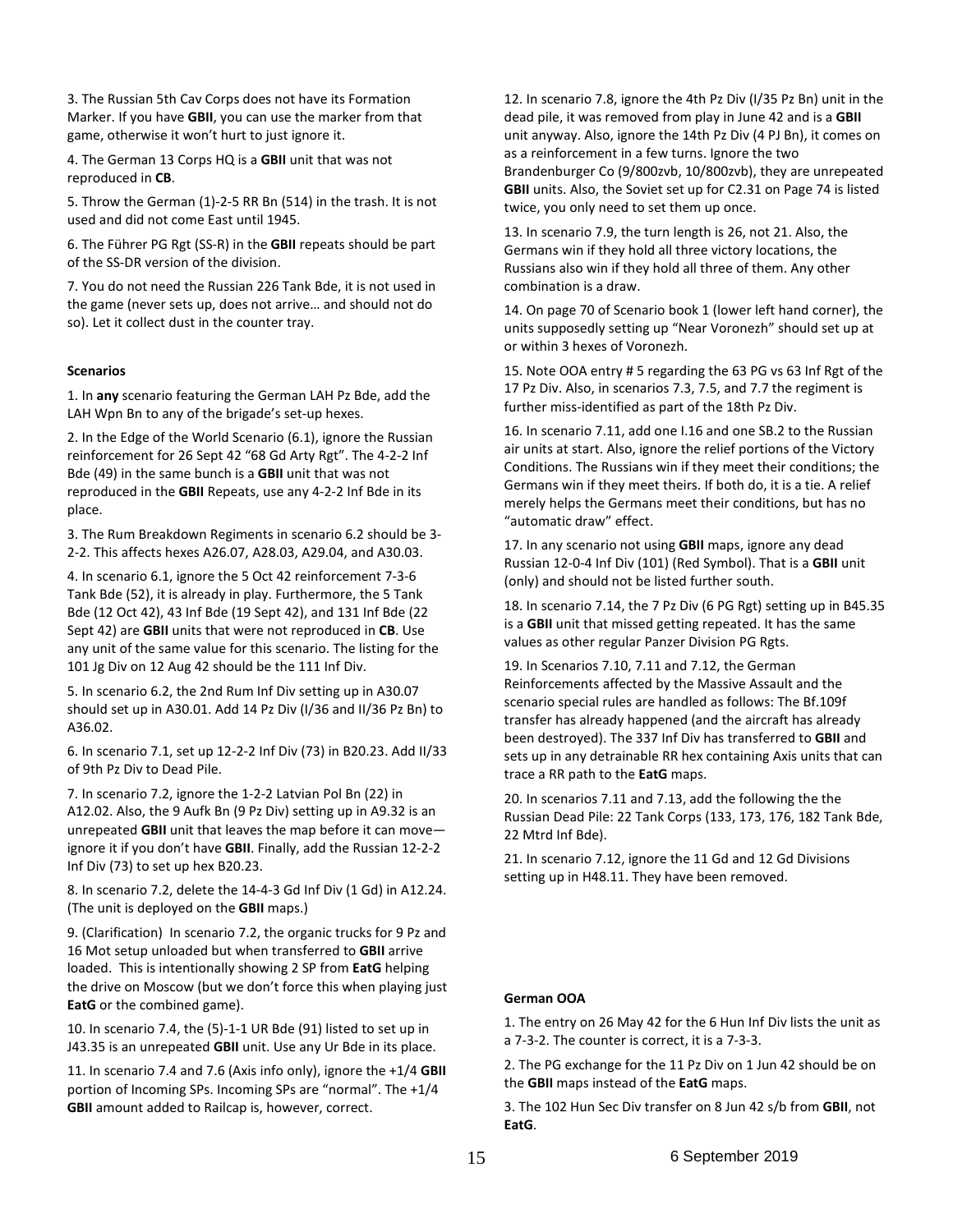4. On 1 Oct 42. the transfer of the 1 Hun Pz Div (and the Bf110) should be from **GBII** to **EatG**, not **CB** to **EatG**.

5. On 8 Oct 41, the turn's entry implies there is a 2nd truck for the 9  $Pz$  — there is just one of them, so delete the new arrival.

6. The 26 Nov 42 German reinforcement 1-5-2 Fkl Pz Co (Abndrth) should enter **EatG**, not **CB**.

7. On 5 Dec 42 the 7 and 8 LW Div arrive in **EatG**. If they are in the **GBII** Emergency Reinforcements, release them and transfer them to **EatG**. Otherwise, they are just normal reinforcements.

8. In the 12 Dec 42 Transfer from **GBII** to **EatG**, the 63 PG Rgt in the 17 Pz Div should be the 63 Mtrd Inf Rgt version instead (the division does not upgrade to halftracks during the period of the game). Note that this also impacts several scenarios, 7.3, 7.5, 7.7, 7.10, and 7.14. In all cases, the 63 PG Rgt should be the 63 Inf Rgt. See also Scenario entry #10.

9. Between 22 Feb and 29 March the Axis receives lots of Pax and Eq. Treat them like extra repls (not exclusive to **GBII**), rolling to see which map set each is sent to.

10. On the revised OOA charts, the CB mapset indication was dropped from listings on 8 Aug 42 and 15 Aug 42).

## **Russian OOA**

1. The 12-2-2 Inf Div (203) schedule to transfer from **CB** to **EatG** on 19 Aug 42 should do that transfer on 1 July 42.

2. The 12-2-2 Inf Div (73) listed in the 1 Jun 42 reinforcements s/b a transfer from **GBII** to **EatG**.

3. The transfer of the 4-2-4 Tank Bn (212) from **GBII** to **EatG** on 29 Dec 42 should be just a **EatG** reinforcement.

4. On 5 June 42 the entry for 14 Tank Corps should be to **EatG**, not **CB**, likewise when it gets removed on 29 Aug it should be removed from **EatG** not **CB**.

5. The "remove all" for the 22 Tank Corps on 5 Aug 42 applies to the units already in play, not the ones showing up that turn.

6. The 3rd Tank Army HQ transferred from **GBII** to **EatG** on 5 Jan 43 is a **GBII** unit that was not reproduced in **CB**. It has the same values as the other Tank Army HQs.

7. The 2-4-4 Cav Rgt (1 Sep) should transfer from **GBII** to **EatG** on 12 May 42 and then transfer from **EatG** to **CB** on 1 Oct 42.

8. The transfer on 26 June 42 for the 5 Gd Tank Bde and 2 Gd Inf Div is in error. Delete it. They transfer in July and the entries there for them are correct.

9. 15 Nov 42 add "**CB**-Remove: 4 Gd Cav Corps (11 Gd, 12 Gd Cav iv)" likewise, when this corps gets transferred to **EatG** on 15 Jan 43, there should be no reference to the 11 Gd or 12 Gd Cav Divs.

10. Change arrival of 5th Mech Corps to 1 Dec (from 12 Dec).

#### **House Rule Options**

1. Weather (Ground Conditions). Ground conditions can only improve by one level per turn (so Deep Mud can never jump directly to Dry).

2. Drive for Oil revised victory conditions. Objectives are large ports, oil hexes, and cities in the South Weather Zone of Maps G, H, J and K — basically everything south of Astrakan (inclusive) and east of Novorossiysk (inclusive). There are five large ports: Novorossiysk, Tuapse, Sochi, Astrakan, and Makhachkala. There are six oil hexes: three near Grozny and three near Maikop. There are 15 city hexes: Novorossiysk, Krasnodar (3), Maikop, Kislovodsk, Pyatigorsk, Armavir, Stavropol', Ordzhonikidze, Grozny (2), Makhachkala and Astrakan (2). If an objective is currently held and in trace supply, each city hex is worth 1/2 VP, and each port or oil hex is worth 1 VP. So there are 18 1/2 possible points. At the end of the scenario, each side adds its VPs to see who wins. A Draw if each has the same number; otherwise a Win for whoever is ahead. This gives the Germans some more flexibility in strategy, bases victory a bit closer to the historical outcome (the Soviets won with 11 1/2 VP), and spreads out the objective hexes.

3.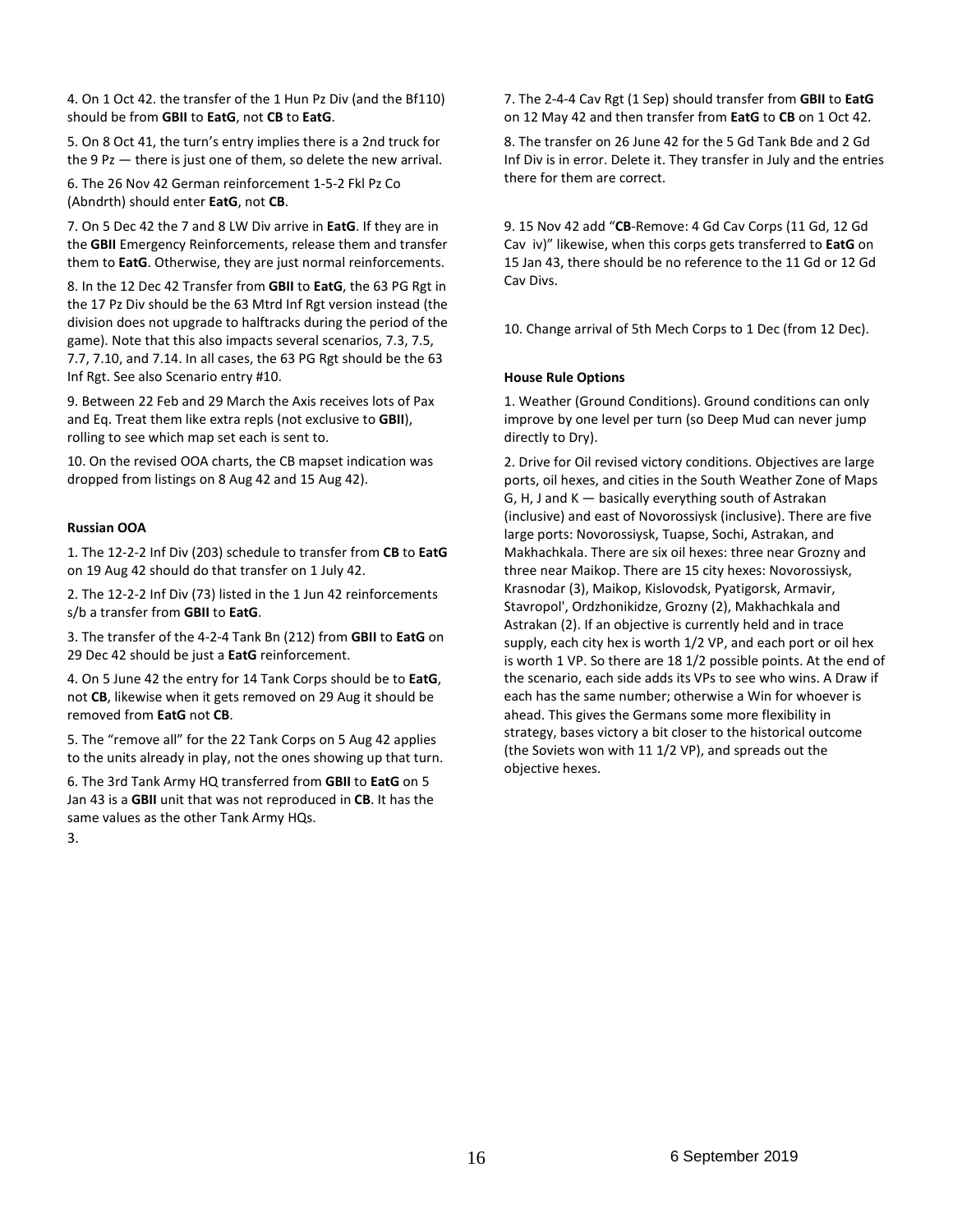# **4-11 Baltic Gap (20 June 17)**

# **Components**

1. There were some printing errors related to the "RE indicators" to the left of the symbol boxes on the Combat Mode side. Affected are the three multi-step SS units (missing the entire "RE indicator") and Sheet 3's Soviet rifle divisions (missing just the yellow color). Move Mode sides are correct.

2. There is no significance in the two different shades of yellow appearing on the armor-class units (it's just a cosmetic mistake).

3. The map's Turn Record Track should refer to scenarios 5.2 and 5.3 (not 6.2 and 6.3).

4. Change the 115 Rifle Div to 4-3-5 in Move Mode.

5. There are some potentially confusing hexsides where rivers run into lakes: E48.13/E48.14, E51.18/E52.18, and E56.20/E56.21 are meant to be all-lake.

# **Rules**

1. The playtest credits should include Christophe Foley and Dominique Chupin.

2. It was left out of 1.1b that when control of Riga is split, the player controlling two hexes gets all 4 POP.

3. To clarify 1.3a and 1.3b, Königsberg and Entry G are the same location for rebuilds and cargo (both SeaCap and Air Transport from Luftflotte I). The same is true of Leningrad, Soviet Air Boxes, and their linked Entry Hexes.

4. To clarify 1.5a, Soviet flotillas are treated as LC for movement purposes, which means they can enter coastal hexes and move along estuaries (including the connection between Lake Peipus and Lake Pskov).

5. The last two paragraphs of 1.5b should read:

"After the event, German ships and shipping cannot move further east than Mazirbe (W45.24). Soviet ships and shipping can now reach Mazirbe, but can never operate west of that port.

"During any friendly Movement Segment, a German ship can spent its entire MA to move between Königsberg and any hex allowed by Saaremaa restrictions. Soviet ships can likewise move to and from Leningrad."

6. Amend 1.6b with the following: "In addition to the normal Simulcast rules, mud reduces the MA of air and ground units to zero, so the only possible movement is by rail or sea. Also wait until both players have finished checking trace supply before changing any unit modes."

7. Note that in 1.9, a "Step" result can be used to rebuild any type of combat unit in Dead Pile: artillery, tank, infantry, etc. Only restriction is the AR.

8. In 2.8#3 the reference should be to 2.7/3.7. In 2.8#4, the added organic trucks should be *unloaded*.

9. The second paragraph of 3.1 and the example should both refer to supply arriving at A-F and I.

10. Add to #5 to the list in rule 4.0: "When the Germans score a VP for POP count, immediately give the Soviets 2 SP at Entry A, B, and/or C. When the Soviets score a VP for POP count, immediately give the Germans 1 SP at Entry G. (Exceptions: Halve the amounts in 5.2 & 5.3; give no supply at all in 5.6 & 5.8.)"

11. No More Sudden Death. Don't end a game when a 10 VP lead is reached. Keep playing until the bitter end or until one side concedes that defeat is inevitable.

12. No More Draws. If the game ends in the Draw range (that is, neither side has a 5 VP lead), count the game as a Marginal Victory for the player who won the last VP scored (even if the other side has the higher VP score).

13. The Play Note in rule 4.0 says there are 37 POP on the West Map. The correct number is 36.

14. On Soviet Arrival Schedule on page 37, the 15 July entry for 48 Gd Tk Bn should be for a 3-4-6.

15. On the Terrain Effects Chart, add asterisks to the Special Modifiers for Armor and Mech across Major River.

16. On the Soviet Supply Table, **each** Entry Area listed receives the given number of SP. If there are multiple Entry Hexes in a given Entry Area, such as the pair of Entry C locations, the indicated SP can be split as desired between the hexes.

# **General Setup Corrections**

1. 14th Panzer's III-36 AG Bn is incorrectly referred to in the setups as a Pz Bn. (It is a Stug Bn filling out the division's panzer regiment.)

2. German assault battalions (16 and 18) are incorrectly listed as 3-4-3's in all the scenarios. They are actually 4-4-3's (the counters are correct).

3. Step losses in the setups to air units are always "distributed". For example, in scenario 5.8 there is just 1 total loss on the 4x Gds Yak-9 (not 1 loss on each of the four counters).

4. The Red Estonian rifle divisions (7 and 249) that begin most scenarios in the Saaremaa Box are incorrectly listed as 8-3-3's. They are 10-3-3's (counters are correct).

5. The relative starting positions of 22nd Army and 3rd Shock Army were inadvertently flipped. The 150th Division (E20.03) is on the far left of this pair of armies; the 29th Guards Division (E30.03) is on the far right. To fix this error, in scenarios 5.1 and 5.3 exchange the five

frontline divisions to the left of the 219th Division (E25.04) for the five to the right (player's choice on which division ends up where). Also switch the two HQ stacks (E23.03 and E28.02), and then move the 29th Tank Bde to a hex adjacent to the relocated 3rd Shock HQ.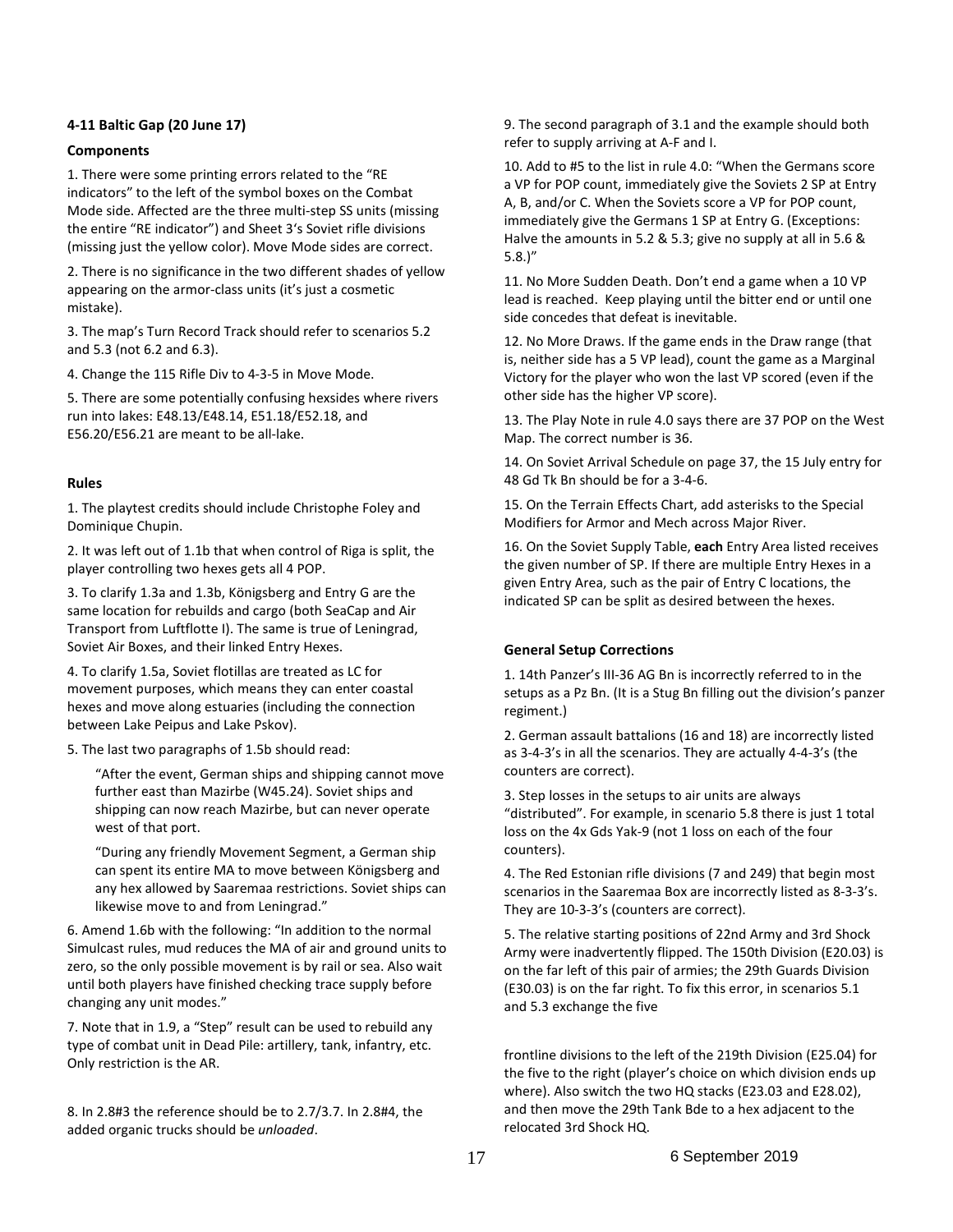## **Scenario 5.1**

1. In E29.05 the Kruk Pol KG should set up with 1 loss.

2. In E23.08, the first listing should be 2 Corps HQ.

## **Scenario 5.2**

1. Shift the 3-2-2 Lat Bdr Rgts in E10.25 and E10.27 to the group at E12.24. When fanning out, these Latvians must stay in Latvia!

2. In E7.18 the 10 and 12 Katy Bde are actually 48-1-1. Counters are correct.

3. In E9.07 the 8 Arty Div is actually a 54-1-2. Counter is correct.

4. German reinforcements arrive at Entry G unless otherwise noted.

5. The withdrawals on 15 August are an error.

## **Scenario 5.3**

1. Withrawals on 15 August should also include the 373 Gd AG Bn and the 37 and 239 Tank Bn.

## **Scenario 5.4**

1. If playing as a campaign start (5.4b), add these German units at Parnu: (5)-2-0 Navy Flak Bn (712), 1 SP, and Level-1 Airbase.

## **Scenario 5.5**

1. 12th Panzer Division (all units except the optional Truck) begins with the group at W8.21. It has an initial loss, per the scenario instructions.

2. The Germans should be First Player on 1 August (and deploy last).

3. The weather should be "Limited Flight" on 1 August.

# **Scenario 5.6**

1. German reinforcements arrive at Entry G.

#### **Scenario 5.7**

1. 29 Tank Corps's mortar regiment (hex W22.15) should be the 271st (not 207th). Counter is correct.

2. 179 Rifle Div (hex W23.10) should be a 12-3-3 and sets up with no loss. Counter is correct.

3. 119 Rifle Div (hex W20.05) should be an 8-1-2 and sets up with no loss. Counter is correct.

## **Scenario 5.8**

1. Add 3-3-3 SS Pol Rgt (9) and (2)-1-2 Lat HD Rgt (1) to the group at W32.09.

2. In W32.07 the 731 PJ and 751 PJ are a 4-4-5 and (3)-3-3. Counters are correct.

3. In W4.19 the 9 Arty is a 18-2-2. Counter is correct.

4. In W35.04 the 31 Inf Div is a 14-3-2. Counter is correct.

5. There is a redundant listing for the German reserve markers and SvGZ marker.

6. The 1st Shock Army group can setup within 3 hexes of hex W44.04.

7. Check to see which side controls Riga at the end of each turn. If the Germans do, the Soviets immediately get 2 SP at either W6.01, W27.01, or W37.01. If the Soviets do, give the Germans 1 SP at Entry G.

8. This scenario should begin in the second half of the 5 October turn. The Germans have already moved when the Soviet offensive begins.

## **House Rule Options**

1. Rigid Soviet Fronts. Until Riga is captured, Soviet SP must remain within its Front Boundary, as defined below. Note SP *can* be drawn and thrown across these boundaries, and *can* be "looped" around boundaries when being transported (just so long as it doesn't end a phase in the wrong zone).

3rd Baltic: from 36.xx to 62.xx

2nd Baltic: from 21.xx to 35.xx

1st Baltic: from 1.xx to 20.xx

2. More Flexible Entry. Add a new last paragraph to 1.9a: "Soviet reinforcements on the south and north edges, including SP, can also be placed in the five edge hexes immediately *east* of the listed Entry (for example, Entry E arrivals can now appear between E1.25 and E1.30, inclusive). Likewise, German reinforcements along these edges can be placed in the five edge hexes immediately *west* of the listed Entry. Displace enemy units in this band of hexes as needed (to prevent 'walling off' of arrivals)."

3. More Flexible "Steps". Change the "Steps" replacement type in 1.10a to allow a combat unit of that AR or less to be rebuilt.

4. Port VPs. The strategic focus was on ports. When the Soviets first capture a major port, they roll a die. If the roll is  $\leq 2x$  the port's full (undamaged) capacity, they gain 1 VP. Other rolls have no result.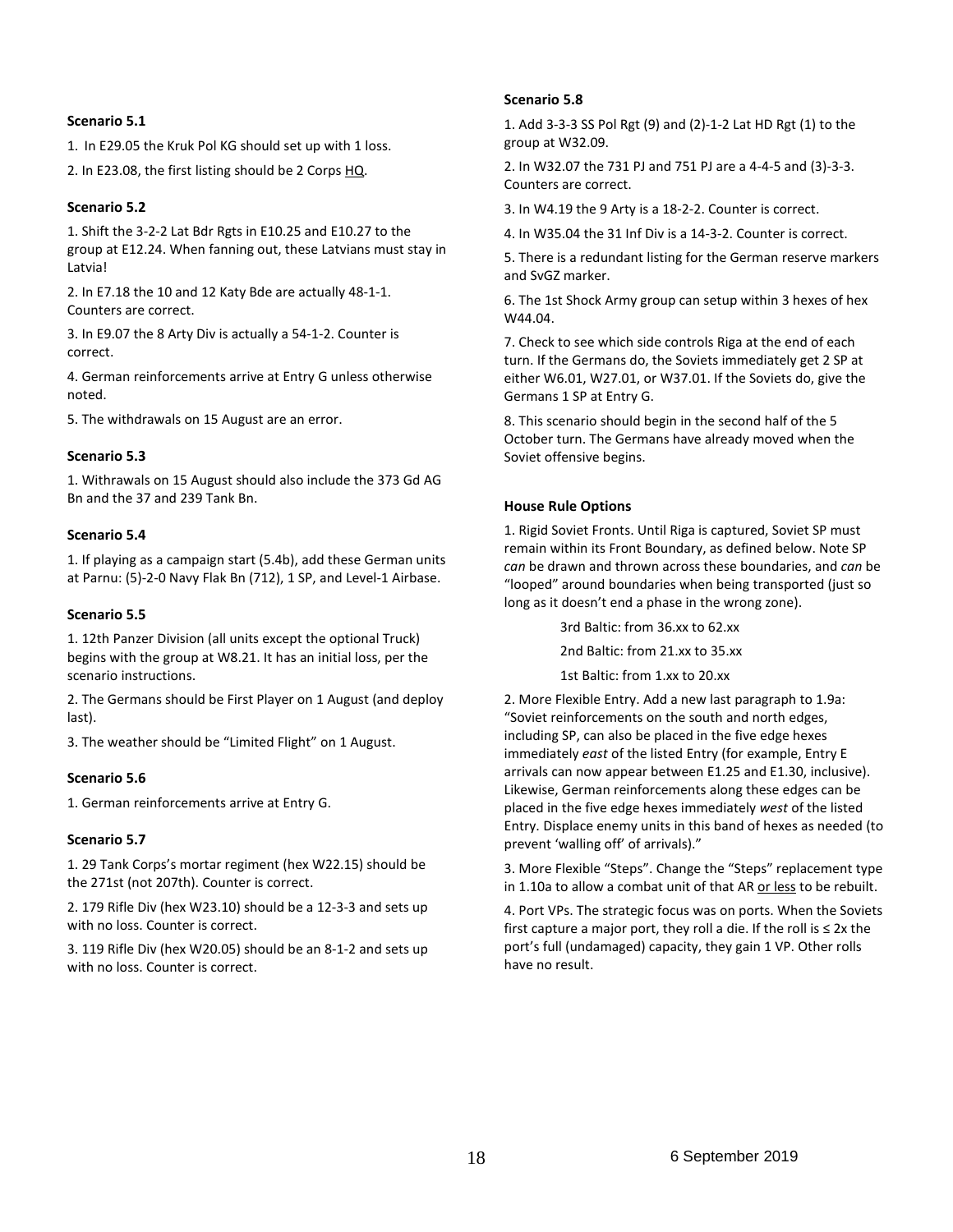# **4-12 The Blitzkrieg Legend (13 Nov 14)**

# **Counters, Charts, Maps**

1. The Dutch 5 RH Cav Bn should have a Move Mode AR of  $\mathcal{L}$ 

- 2. Several counters don't match the values listed in the setups. **The counters are correct** (the setups reflect late tweaks that we ultimately decided against, since testing had been done with the slightly different values you see on the counters).
	- BEF: 8-2-2 Inf Div (12, 23, 46). Not 9's.
	- Dutch: 6-2-2 Inf Div (Light, 4, 5, 6), 6-2-2 Inf Bde (A, CZ, Kil). Divs aren't 7's (7-3-3 for Light); Bdes aren't 5's.
- 3. The village in B25.08 should be 'Ettelbruck'.

# **Rules**

1. Allied Forts (1.2a Change). If the fort's printed strength is 8 or more, it now has 2 steps. The fort's first loss reduces the notional unit's combat strength by 1/2. (Place a hog marker of the appropriate level in the hex to remind players of the loss.) Note a Special Ops 'destroyed' result now inflicts 1 loss.

2. German Rail Limits (1.3a) *only* apply to RRs *in France*.

3. Allied RR Loops (1.3c) should have a northern-most eligible hex of  $A34.35$  (not B34.35).

4. German Rail Cap (new 1.3d) is increased by 2 when both hexes of Liege are currently occupied by German combat units.

5. Air Repls (1.9b Change). The French and Germans CAN use Consolidation (OCS 13.9) of regular and surge planes.

6. Placement of BEF reinforcements is modified when BEF Evacuation is in effect. Always allow new arrivals (including units that successfully Breakout) to be placed in England.

7. BEF Evacuation (3.4), despite the rule's name, does *not* require the Allied player to actually evacuate the BEF! This event just triggers the listed reinforcements and special rules.

8. In option 4.3, use the *lower* of the two rolls (not the higher).

9. The Belgian Surrender rule (p. 8) contains references to "Holland" that should read "Belgium" instead. (Hopefully the copy-and-paste errors related to the similar rule for Dutch Surrender will be obvious.)

10. The Dutch Surrender rule (p. 8) has Roosendaal on the wrong map: it should of course be C5.30.

11. Do NOT apply BEF Mauling and Destruction (p. 8) unless the scenario uses Map A. Note also the current "in play" count *doesn't* include future arrivals (scheduled reinforcements and units awaiting return from a Breakout).

Unfortunately, the printed rulebook's Play Note implies that *losses* should be counted, but of course what really matters are the steps *in play*. Useful info: the full-strength BEF initially has 65 steps of combat units, and grows to 77 steps after all possible arrivals.

# **Scenarios**

1. Units can exit the map to score VP in some of the scenarios. Assume hex being entered costs 1/2 MP if exiting units follow a secondary road, or 1 MP if no such road.

2. In Scenarios 6.2, 7.1, and 7.2 some corrections are needed:

- Add to special scenario rules: "Belgian breakdowns can't be deployed into Holland."
- The hex for the variable placement '6' result for the Belgian 2 ChA should be B45.09 (not 45.08).

3. In Scenario 6.3 (and 6.4) there are 8 (and 21) possible city points. The rules incorrectly say there are 9 (and 22).

4. In Scenario 6.5's special restriction on the 2nd Arm Div, the 'blocked' reference is to OCS 13.6b situations.

- 5. In Scenario 6.6, the SW corner should be 32.24.
- 6. In Scenario 6.7 some corrections are needed:
	- French 20-3-3 Mtn Inf Div (29) is in A16.18 (not an 18- 3-3 Mot Div).
	- Add 2 more units: French 18-3-3 Mot Inf Div (25) and 18-3-2 Inf Div (4, less 1 step) should be in A39.11.

• The German divisions in A46.09 should be able to setup within 2 hexes, and the 31st Div in this group is a 20-4-3 (not an 18-4-3).

7. In Campaign 7.1 the French unit in A36.03 should be 3-3- 2 MG Bn (1). (The unit does not have an MA of 3.)

8. In 7.1, 7.2, and 7.3 add 12 SP to the Allied and 18 SP to the German setups. These additional SP must be placed in airfields, no more than 3 SP per hex. The airfields must be in France for the Allied SP placement. In 7.4, add 18 SP to the German setup (Allies will get extra SP during their turn).

9. Mini-Campaign Arrival Schedules.

• On 14 May, the French 20-3-3 Inf Div (14) arrives. (This unit does not have an MA of 2.)

- The '6' Random Arrival on May 16 should be for **French** 18-3-2 Inf Div (32). (Not a BEF 18-3-3.)
- Note 2 on Allied Schedule should say 'occupied by German combat units' instead of 'under German control'.
- 10. Campaign Arrival Schedules.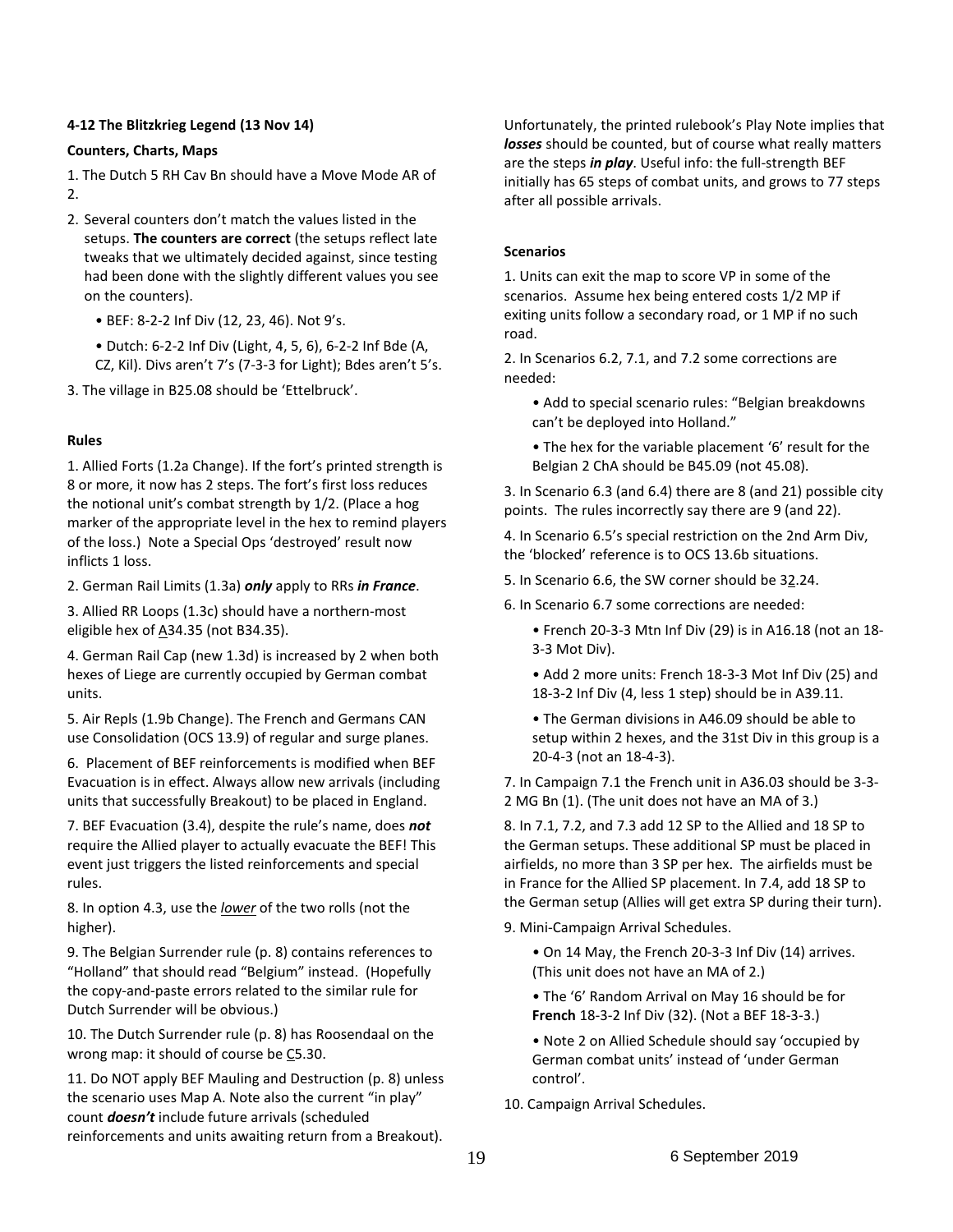• On 18 and 20 May, 7x German 18-2-2 and 18-2-3 divisions arrive. Only the Poliz, 293, and 299 are MA of 2; the 291, 292, 294, and 298 are MA of 3.

• On 14 and 18 May, the French 20-3-3 Inf Div (14, 19) arrive. (These do not have an MA of 2.)

• Note 2 on Allied Schedule should just be for units arriving at Map A Ports. When other reinforcements are physically blocked from their Entry Areas or specific edge hexes, just use OCS 13.6b.

.

## **House Rule Options for TBL**

1. Opening Script Changes. Scenarios covering the campaign's opening can be modified with all or some of the following:

- The Germans automatically win initiative on 12 May.
- Always use Unbridled German Ops (4.3).
- All six of the Belgian ChA units setup in DG mode.

• In each 'zone' (South, Center, and North), allow one German infantry division and one German panzer division to multiply its MA by 1.5 on 10 May. This movement boost applies to any mode chosen.

2. Hipshoots (1.6 Addition). Also give the Hs-123 Hipshoot capability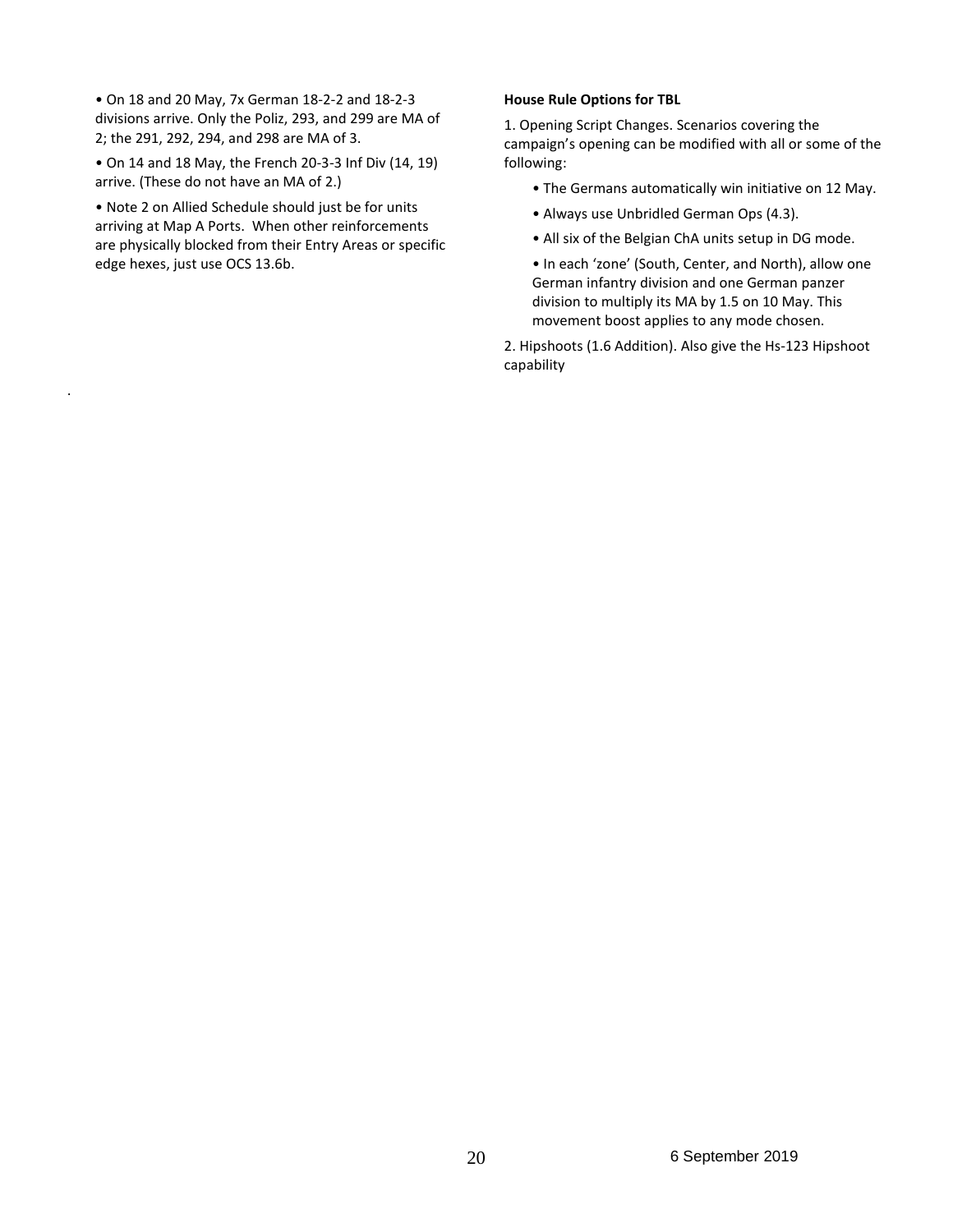## **4-13 Reluctant Enemies (14 Nov 18)**

# **Starter Guide**

1. There were a few errors which have been corrected with both an errata sheet and a complete revised booklet. These are on The Gamers Archive (they are not repeated here).

# **Clarifications**

1. The TEC's "Note 4" is not needed. Per OCS 6.2a, road costs *always* trump the regular cost of hex and hexside terrain.

2. The counter mix for airbases is tight. Use the form on p. 48 of the series rules if you want to build more and don't have extras from other games.

3. This was a small campaign, so the counter mix includes 1T and 2T Truck/Wagon Points in addition to the normal variety that carry 1 SP or more. Within the counter mix limit, the various truck (and wagon) points can combine and divide much like supply points and tokens. Otherwise, these transport points are handled normally.

4. Note that Rail Caps are found on the Set Up Cards.

5. CW units that successfully Breakout (OCS 12.8e) return at Entry A, B, or C; Vichy units return at Entry 1, 2, or 3.

6. Road-trace can be linked to RR-trace, but the junction between the two must be at a RR-detrainable hex (a town, a point of interest, Combat-Mode HQ, etc.).

7. Bridging (OCS 13.8b) cannot be used on Wadis.

8. The railroads are all single-track.

9. The Combat Unit Recovery rule has been confusing for some players. The procedure is pretty simple, but requires a record of how many rebuildable ground units have been lost during the game. Since one unit is returned per three lost, I suggest keeping a written record of losses in groups of 3, and then putting a line through each complete group when a unit has been returned. So this is how 8 losses (a catastrophe!) would look, before and after recovery of two units:

## Before: III III II After: <del>III III</del> II

Note that the "fractions" carry over, so the player is 2/3rds of the way to another return.

10. An escarpment hexside (34.14/35.14) near Lake Hula is not completely rendered (it lacks the brown layer).

11. For Combat Unit Recovery, an "appropriate" HQ is one meeting requirements of OCS 13.5a.

12. Hex 24.27 should be a Clear hex. Ignore the terrain sliver north of the river in this hex (an exception to the normal rule about "nubs").

13**. 2.2 Commonwealth Commandos**. Because these units are not on Landing Craft, they cannot be Barraged during the enemy Reaction Phase. (For simplicity's sake, there are no Naval Units or Landing Craft in RE.

*Historically the Commandos were landed from one ship at night via boats).*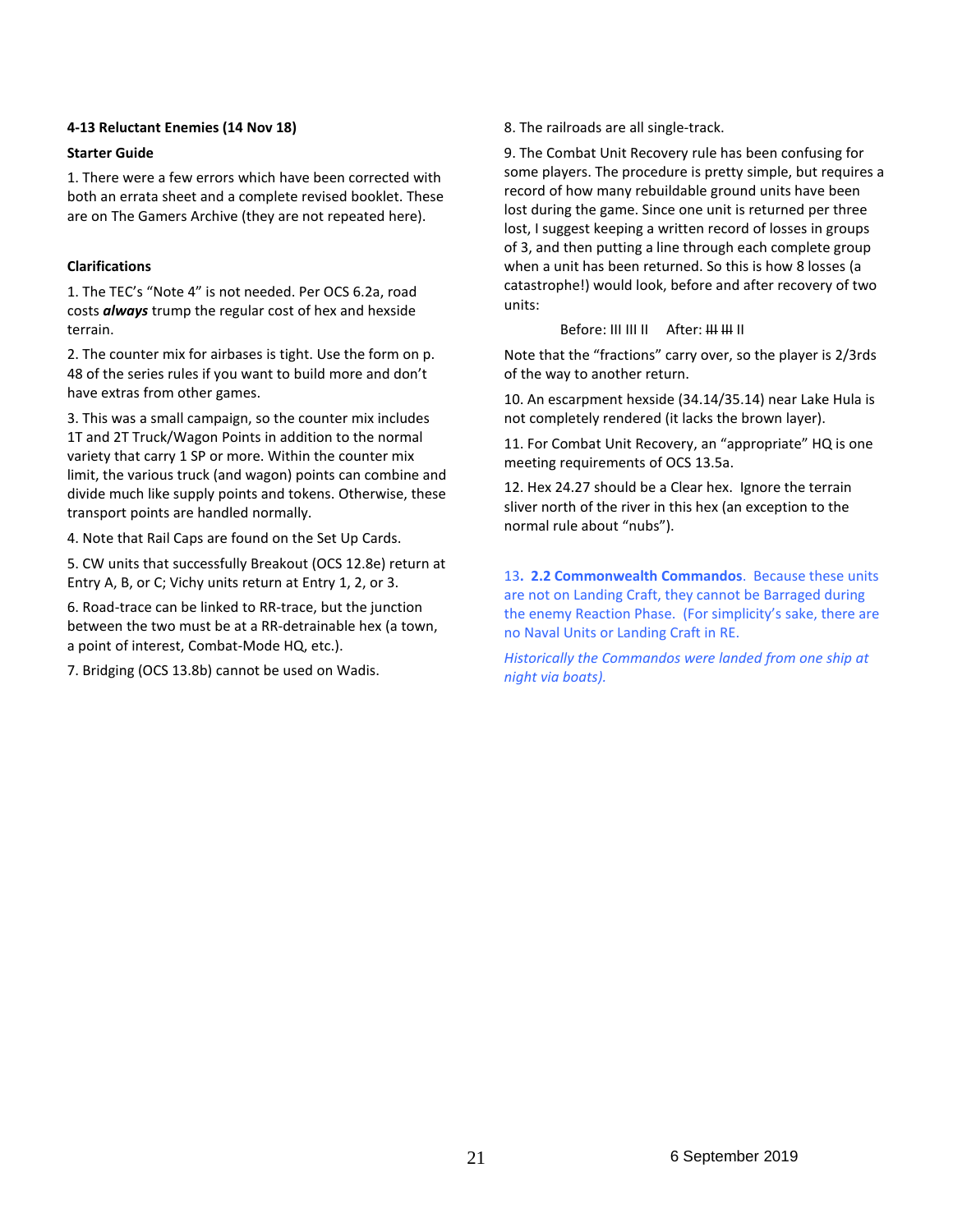# **4-14 Beyond the Rhine (6 Sep 2019)**

**Credits** Tony Zbaraschuk wrote the Allied Player Notes and Steve Campbell wrote the Axis Player Notes.

# **Counters**

1. A German breakdown on Sheet 6 is AR4 in Move Mode and the correct AR3 in Combat Mode. Sorry!

2. The Allies are short one Reserve marker. Players will need to make their own (or use a withdrawn Axis marker).

# **Allied Chart Booklet**

1. Change "Misc" Repl wording to allow "Mule/Weasel" rebuilds instead of "Wagon."

2. Note 3 (page 3) should be changed to allow the Allied player to force any blocking German units in a listed range to retreat (pushing them out of C1.11, for instance).

3. 6-3-6 Tk Bn (101), which was a Sept 12 Map C south edge arrival, is deleted

4. This set of units scheduled for Sept 19 appear instead on Sept 12: CW) Map A, west edge south of 25.xx: 8 Corps HQ, 22-4-3 Inf Div (3, 43), 3-4-8 Rec Bn (2 HC)

5. Transfer US 7th AD from South to North on 26 Sept.

6. On 29 Oct, 10th Arm Div should be Map C (not A).

7. On 8 Nov, the US 84th Inf Div is a 20-3-3 (not 20-4-3).

8. 2-4-3 Para Bn (551) becomes a Nov 22 arrival (Map A west edge)

9. 2-4-3 Para Bn (509) becomes a Dec 15 arrival (Map C west edge)

10. 4-4-3 Para Rgt (517), which was a Jan 1 arrival (Map A, west edge) becomes a Sept 12 arrival (Map C south edge, between 1.11 to 1.18)

11. 2x C-47 (no glider), scheduled for Feb 1 (England Airfields) are deleted (moved to Scenario 6.1 setup)

12. Delete 101st Div's 506 Rgt from the 1 March arrivals.

13. The 1 March Removal of 401 Gldr is South (not North).

# **Axis Chart Booklet**

1. Clarification: Alarm Pool result *includes* the Flak units.

2. Remove the 6-5-6 PJ Bn (559), a Sept 5 arrival (Map B), as it now sets up on-map

- 3. Delete the 2nd entry on 8 Sept for a 2.Pz Div transfer.
- 4. 10.SS.Pz Div (10 PJ Bn) becomes a 12 Sept Map B arrival
- 5. One of the Map B 3-3-2's on 19 Sept should be Naval.
- 6. 4-4-5 PJ Bn (741) becomes a 22 Sept arrival (Map B)
- 7. The Removals on 29 Oct are for North (not South)

8. 3-4-3 FJ Assault Bn (1), a Sept 5 arrival (Holland, any City or HQ) becomes a Dec 5 arrival (Holland, any City or HQ)

9. 5-5-7 PJ Bn (655), an Oct 26 arrival (Map B) becomes a Dec 26 arrival (Map B)

10. 10.SS.Pz Div (1-10 Pz Bn) becomes a Jan 15 arrival (Map B)

- 11. Add 2x Truck and 2x Wagon to the 22 Jan removals.
- 12. Emergency arrivals for South on 1 March are Unready.

# **Scenarios**

Scenario 6.1 Grand Campaign

- (Allied) Add 101st Div's 506 Rgt to England Box. Remove both the 2-4-3 Para Bn (509, 551) from the England Box; both become later OOA arrivals.
- England Airfields: increase the number of C-47 from 1 to 3 under the American/French Setup.
- (German) Delete the 3x Trucks from WaR Box.
- Remove the 4-4-5 PJ Bn (741), which sets up in A31.19 (within 13 hexes); it becomes an OOA arrival
- 2-4-5 SP Arty Bty (2/218), which sets up in A13.07 (Liege) moves to A60.18
- 5-3-2 KG (Fiebig), which sets up in A22.17 (Leuven) moves to A22.16
- 10.SS.Pz Div (22 PzGr Rgt, 10 Rec Bn), which set up in A20.09 (Hasselt, within 3 hexes) move to A17.06
- Remove the 10.SS.Pz Div (1-10 Pz Bn, 10 PJ Bn), which set up in A20.09 (Hasselt, within 3 hexes); they becomes OOA arrivals
- 9.SS.Pz Div (19 PzGr Rgt, 9 Rec Bn), which set up in A20.09 (Hasselt, within 3 hexes) move to A19.37
- 6-4-5 SP Arty Bn (217), which sets up in A16.08 (Tongeren), moves to A28.31 (Venlo)
- 9-2-2 SS Arty Bn (502), which sets up in A20.09 (Hasselt, within 3 hexes) moves to the WAR Box (Ready Side)
- 6-5-6 PJ Bn (559), a Sept 5 arrival (Map B), sets up in A35.09 (Tilburg)

Scenario 6.2 Fall of '44 (Montgomery)

- Add 101st Div's 506 Rgt to England Box. Remove both the 2-4-3 Para Bn (509, 551) from the England Box; both become later OOA arrivals.
- England Box: increase the number of C-47 from 1 to 2.
- Use the "1/3 round up method" per 6.9 for US supply.
- Axis can use RRs on south edge of Map B for supply; Allies can use RRs on south edge of Map A.
- Axis begin with 3x Reserve markers (not 2).
- Axis can use RRs on south edge of Map B for supply; Allies can use RRs on south edge of Map A.

Scenario 6.3 Fall of '44 (Patton)

- Axis can use RRs on north edge of Map B for supply; Allies can use RRs on north edge of Map A.
- Axis can use RRs on north edge of Map D for supply; Allies can use RRs on north edge of Map C. (6.3 & 6.10).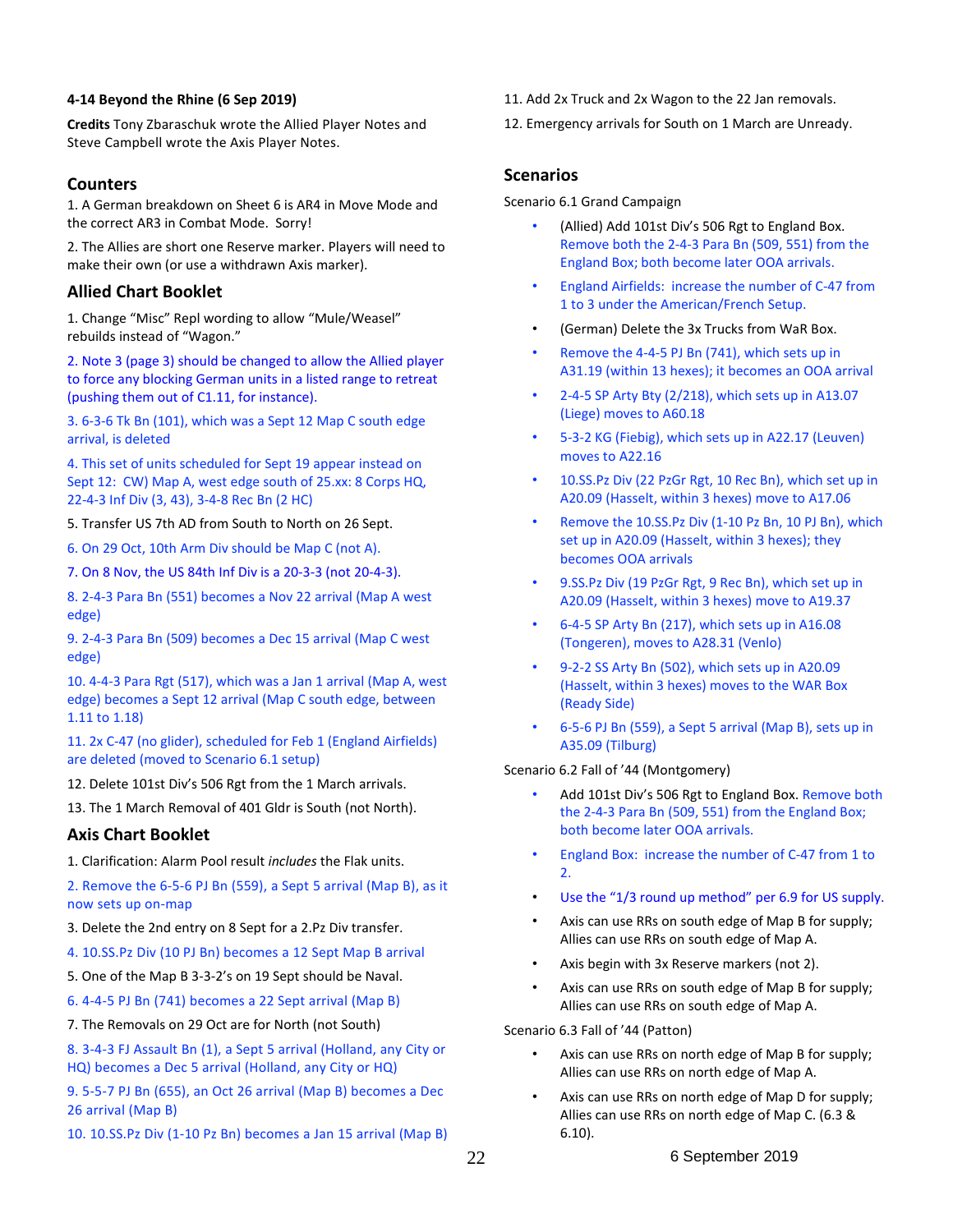- Change the third Special Rules paragraph to read: The US player rolls for full supply on the first two game turns (5 Sept and 8 Sept). Thereafter, multiply US supply rolls by two-thirds, rounding UP (so a 7 SP result would round to 6 SP). Multiply all German Supply Table results by x1/2 and round German fractions down. Note in this scenario the Allied player cannot receive supply shifts for ports.
- Change the sixth paragraph to read: The Allies have use of 2x US C-47 (based in England) on up to three turns during the scenario (player's choice). It can only be used to deliver supply from England.

#### Scenario 6.4 Operation Queen

• Minor edits to values in the US setups: The 84th Inf Div is a 24-3-3 and the 745th Tk Bn is a 6-3-6.

#### Scenario 6.5 Bulge Campaign

- (Allied) Add 101st Div's 506 Rgt to C51.34.
- 6-3-6 Tk Bn (101), which sets up in D35.25, is removed and does not appear.
- Correction: German-controlled ports have not yet been checked for Mine hits.
- (German) Add to setup at D61.32/T24.06: 39 Pz Corps HQ, 725 RR Arty Bn, 2-4-6 Pz Co (2-2/103), 4-4-3 Assault Bn (5), 26-2-2 Arty Rgt (617), 42-2-2 Werfer Bde (20), and 2x Truck Points (empty). Add 1x Truck to German dead pile.
- 10.SS.Pz Div (1-10 Pz Bn), which sets up in the Dead Pile is removed; it is a later OOA arrival.
- 5-5-7 PJ Bn (655), which sets up in B21.30 is removed; it is a later OOA arrival.
- 15.PG Div (115 Rec Bn), which sets up in B24.32, is removed and does not appear.
- The 9-2-2 SS Werfer Bn (502), which sets up in hex B6.29 is mislabeled. It should be a 12-2-2.

#### Scenario 6.6 A Time for Trumpets

- (Allied) Add to US arrival list, appearing on 22 Dec anywhere along South Edge west of T1.10: 4.Arm Div (all 4 units), 6-3-6 Arm Bn (740), and 3-2-8 TD Bn (704). Delete the removal of an Fw.190a (5) on Jan 1.
- Add 101st Div's 506 Rgt to Dec 15 arrivals.
- (Axis) Add to setup at D61.32/T24.06: 39 Pz Corps HQ, 725 RR Arty Bn, 2-4-6 Pz co (2-2/103), 4-4-3 Assault Bn (5), 26-2-2 Arty Rgt (617), 42-2-2 Werfer Bde (20), and 2x Truck Points (empty). Add 1x Truck to German dead pile.
- 10.SS.Pz Div (1-10 Pz Bn), which sets up in the Dead Pile is removed.
- 5-5-7 PJ Bn (655), which sets up in T46.04/B21.30, becomes a Dec 26 arrival (Central BZ)
- 15.PG Div (115 Rec Bn), which sets up in T49.07/B24.32, is removed and does not appear.

The 9-2-2 SS Werfer Bn (502), which sets up in hex T31.04/B6.29 is mislabeled. It should be a 12-2-2.

#### Scenario 6.7 Nordwind

- To clarify, the 39.xx hexrow is out of bounds
- (Allied) 2-4-7 Mech Cav Bn (117), which sets up in D27.23, moves to D34.25
- 5-3-7 TD Bn (645), which sets up in D34.25, moves to D33.25
- 6-3-6 TK Bn (101), which sets up in D33.23, is deleted.
- (German) The 10.SS.Pz Div (1-10 Pz Bn) and the 5-5-7 PJ Bn (655), which set up in D33.13, are both removed. The 1-10 Pz Bn will arrives as a scenario reinforcement on Jan 15. The 5-5-7 PJ Bn (655) does not appear.
- Add the 36-2-1 Artillery Corps (404) to D36.25.

#### Scenario 6.8 Endkampf Campaign

- Correction: The Emergency Pool units begin Ready.
- Correction: Place Roer Dam marker on **19 February** turn (effect ends after the Allied player turn).
- (Allied) 6-3-6 Tk Bn (101), which sets up in D31.28 (within 1 hex), is removed and does not appear.
- Add 101st Div's 506 Rgt to D28.25.
- (German) Add 1x Truck to German dead pile.
- Add 2-1-2 Ost Bn (787) at A51.14.
- Change 15.PzGr Div (all 6 units), which set up in D61.27, within 1 hex, to 15.PzGr Div (104 PzGr Rgt, 115 PzGr Rgt, 115 Pz Bn, 33 PJ Bn, 33 Arty Rgt). The 115 Rec Bn is removed and does not appear.
- Clarion Event also affects Axis Supply Table

Scenario 6.9 Spring of '45 (North)

- Add 1x Truck to German dead pile.
- Correction: The Emergency Pool units begin Ready.
- Correction: Place Roer Dam marker on **19 February** turn (effect ends after the Allied player turn).
- Axis can use RRs on south edge of Map B for supply; Allies can use RRs on south edge of Map A.
- Clarion Event also affects Axis Supply Table

Scenario 6.10 Spring of '45 (South)

- Add 1x Truck to German dead pile.
- Add 101st Div's 506 Rgt to D28.25.
- Correction: The Emergency Pool units begin Ready.
- Axis can use RRs on north edge of Map D for supply; Allies can use RRs on north edge of Map C. (6.3 & 6.10).
- Delete paragraph 3 of Scenario Special Rules.
- Clarion Event also affects Axis Supply Table

# **Rules**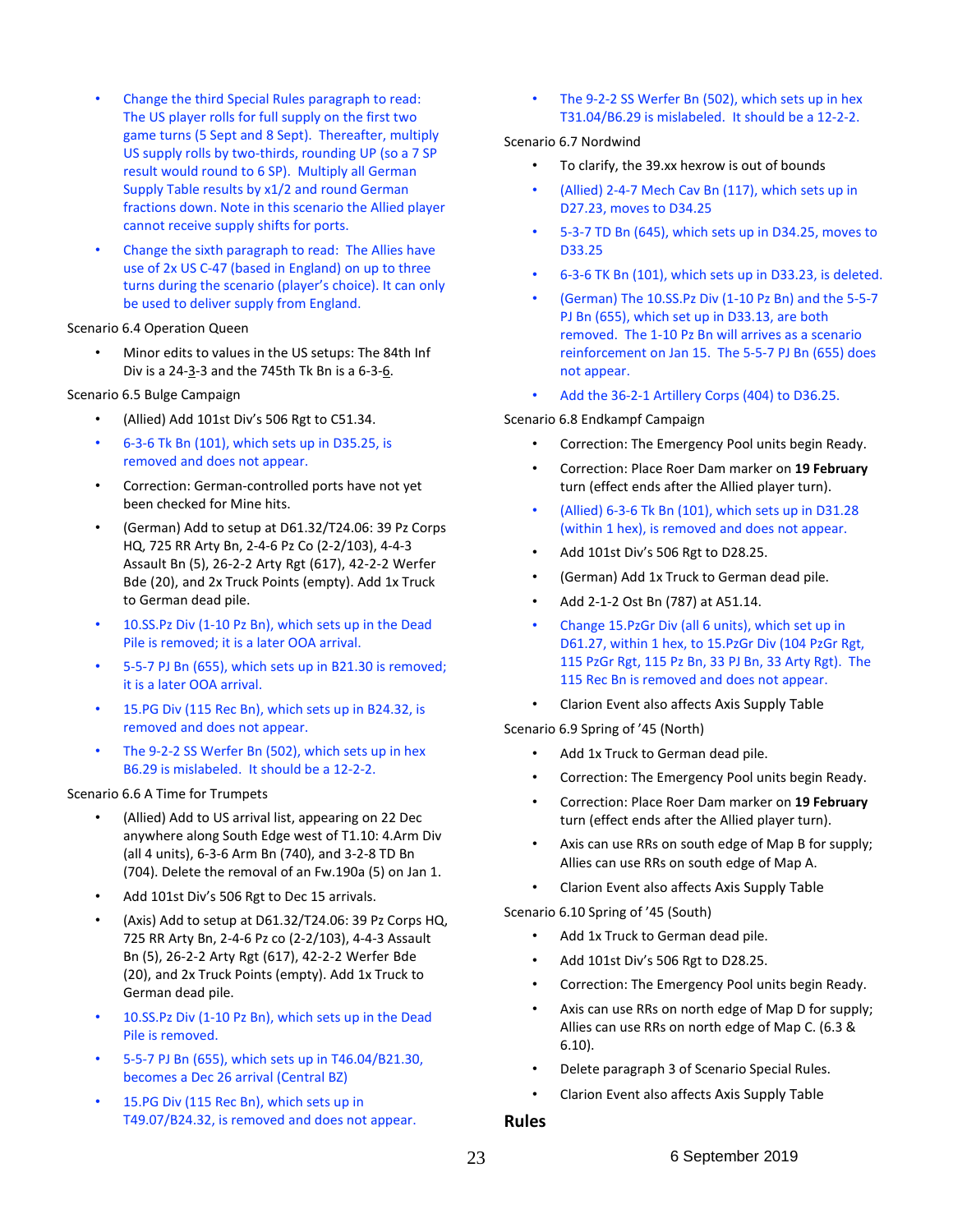1. FP units (2.2) are always in Combat Mode. They can never move after placement. "German held" locations are on the Axis side of the front (use common sense).

- 2. Use 3.11a to handle the German 2-step werfer units.
- 3. 1.8d does **not** limit West Wall upgrades.
- 4. All arrivals on a map edge arrive fueled (1T method).
- 5. Option 5.1 can also be applied to Allied formations.

6. The Example #2 at the end of 1.11 Ports implies you can ship SP from England to a Port on the Continent. Change the last sentence in the sample to read: "Since mines don't affect minor ports, the Allied player can ship some tokens into Beverwijk (from another port), allowing some of the Allied force to eat off the map."

7. 2.2 Variable SP and Repls. Change the Luftlotte Reich second paragraph, second sentence to read: "The planes are returned to the Luftflotte Reich Box either the instant they go inactive or at the end of the next Axis Clean-Up Phase, where they remain until released again."

## **Clarifications**

1. Some unit abbreviations in setups are wrong. "Lr" should be "Lehr", "Fu.Gr" should be "F.Gren", and "Fuhr" should be "F.Beg".

2. The Pontoon rules (1.10) are written from the Allied perspective, but the German units have the same abilities. Note only **friendly** units can use Ferry & Bridge markers.

3. Interdiction (3.7) can affect both road and autobahn costs, in both Dry and Snow weather. The TEC is right.

4. At starts of Bulge and Endkampf, the Axis controls all ports north of Middleburg (A40.27).

#### **House Rule Option**

The Allies can shift each printed Broadfront line by up to 3 hexes north or south on the first turn of each month (or scenario). The shifted lines remain straight, and the combined number of shifted hexes cannot exceed 6. (So if one line is shifted six hexes the others cannot be shifted at all.) Give SP and restricted factions (that cannot change zones) one turn to conform to a shifted boundary.

# **New Optional Rules:**

## **5.12 German Attrition Roll Modifier**

All German units rolling for attrition have a +1 modifier applied to the die roll. Should a stack contain only SS units, then the modifier does not apply. In addition, German units may not roll for breakout (OCS 12.8e).

Pre-condition: The Allied player must have an attack-capable unit in trace supply east of the Rhine River inside the borders of Germany.

*Note: By this point in the war, once the Allies had breached the Rhine river defenses, units in the West knew the end of the war was near. They preferred surrendering rather than die for a lost cause.*

#### **5.13 Supply Caches (OCS 21.10)**

If this OCS optional rule is used the following applies: Prior to the start of Wacht am Rhein (WaR), Supply Cache markers are available to the German player as per the printed rule. But for each Supply Cache used to reduce artillery barrage cost, 2T is deducted from the extra supply the German player receives when WaR is declared (2.9d). After January 22, Supply Cache markers may no longer be used to reduce the supply cost of artillery barrages. Their only function thereafter for the German Player is to Forage 21.10b.

*Note: Prior to WaR the Germans maintained a reserve of artillery ammunition earmarked for WAR. The Cache markers in this case represent dipping into the Fuhrer reserve of artillery ammo being saved for WaR. After January 22 it represents the lack of or the Eastern getting priority for artillery ammo.*

#### **5.14 American Supply roll modifier**

American Supply Table rolls receive a +1-die roll modifier beginning in 1945.

Pre-condition; Antwerp must be fully repaired and free of mines to receive this mod.

*Note: This SP roll modifier brings it in line with the Allied Repl Table die roll mod.*

#### **5.15 Ship Barrage**

The Allied Player has at their disposal a Ship Barrage (OCS 18.3a) with each Seaborne Assault (BTR 3.9). The barrage is resolved on the 25-40 column on the Barrage Table as though ships are present with all the appropriate shifts.

Pre-condition; the hex chosen for Ship Barrage must be on or adjacent to the chosen landing hex.

*Note: The Ship barrage represents the British Battleship HMS Warspite and the Monitors HMS Erebus and Roberts supporting the seaborne landings in the Scheldt.*

## **5.16 Chronic German Fuel Shortages**

The German player must use Series Rule 12.5c paragraph C (Single-Unit Method) to fuel independent units.

*Note: This option better reflects the constant fuel shortages that plagued the Germans throughout the campaign.*

#### **5.17 German Panzer Brigades**

Panzer Brigades may never use or be part of Optional Rule 5.1 (Panzer Kampfgruppen). Panzer Brigade units (whether a counter or part of a Multi-Unit Formation) may not be rebuilt.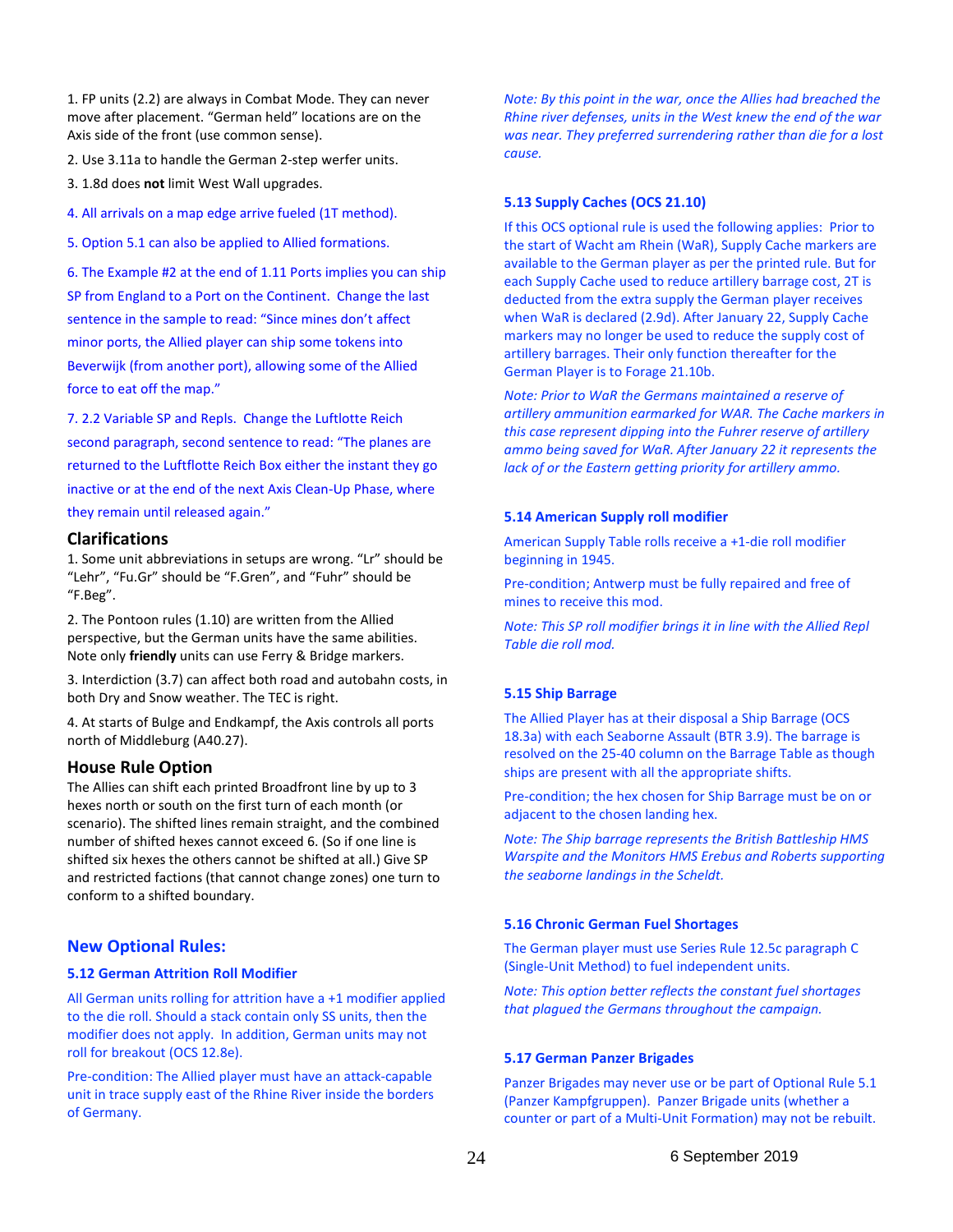The exception is the 106th Panzer Brigade, which may be rebuilt.

*Note: The Panzer Brigades were created as an emergency response to rapid Soviet and Allied advances in the summer of 1944. Most were disbanded in the fall because they performed poorly (they rolled defender surprise in their first combats). They didn't have their own workshops making the repair of their vehicles a problem. Plus, the Panther battalions were borrowed from other divisions making the parent division weaker and they had no organic artillery. For the most part they were considered a failure on the Western Front and their remnants were absorbed into existing Panzer formations. The 106th was commanded by the famous Colonel Dr. Franz Bäke, who held the formation together well into 1945.*

#### **5.18 Aerial Artillery Spotters**

All Allied artillery barrages during full flight turns receive a +1 die roll modifier.

#### **5.19 Air Drop Preparation**

Add to BTR 3.8a (Planning Restriction): C-47 (no glider) units which are part of a Drop Plan (OCS 14.10b) are unavailable for Air Missions the turn prior to the Air Drop.

#### **5.20 The Americans are Here!**

On Sept 5, roll for Random Events normally. If a Common or Uncommon Event is called for, then on this turn ONLY the Random Event is "The Americans are Here!" Should an American unit move adjacent to Liege, immediately roll one die. On a result of 4-6 panic sets in. All German combat units in or adjacent to Liege City hexes are displaced by the German player so none of the units remain in or adjacent to Liege City hexes. If the Random Event roll is 51-56 (Frequent Event), then "The Americans are Here!" does not happen and the Frequent Event happens normally.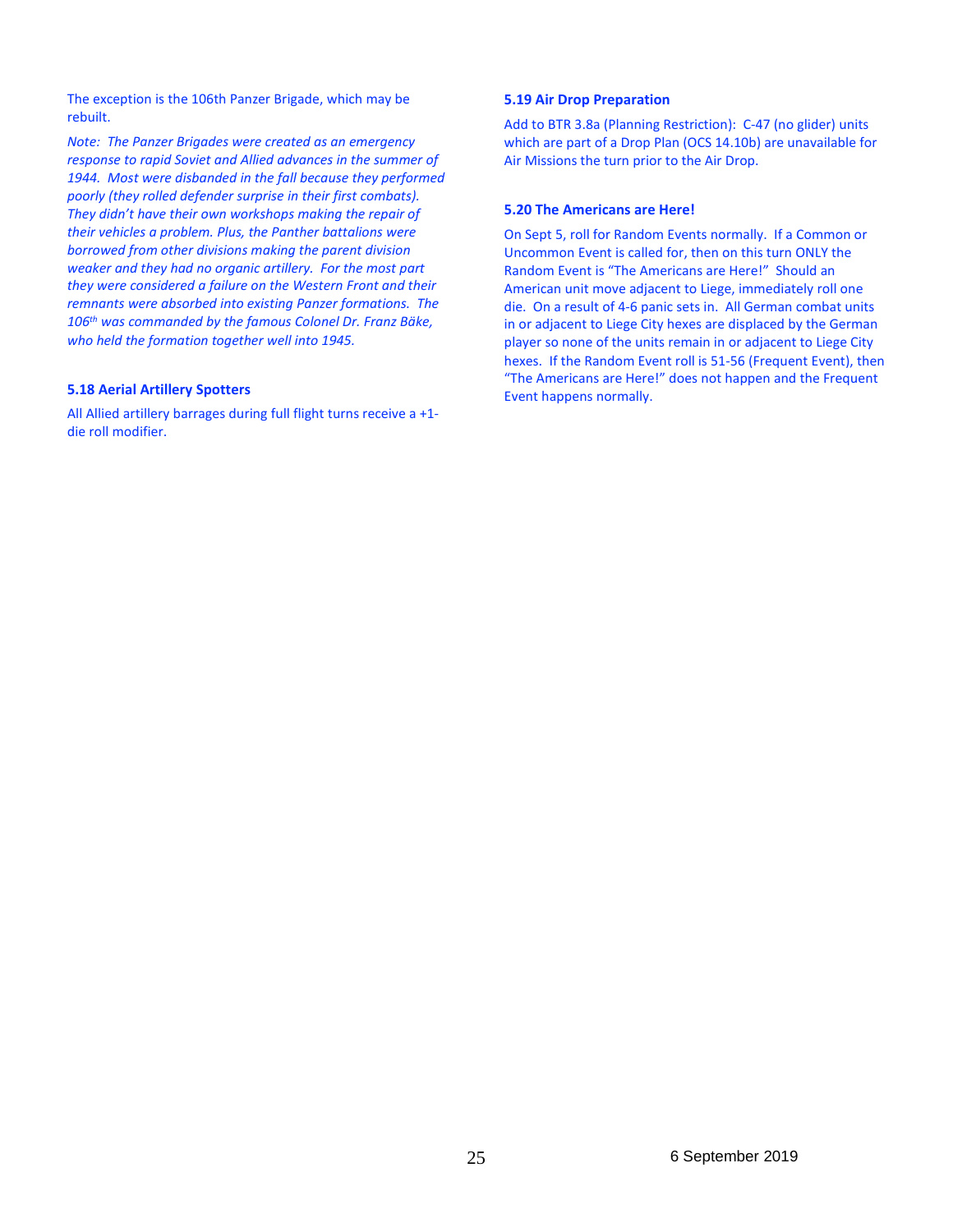# **4-15 Tunisia II (6 Sep 2019)**

# **Map**

1. B58.11 should be an Open hex (with no Salt Marsh).

# **Scenarios**

- 1. In Scenario 1, the hex number in the Victory Conditions for Tunis should be A48.24.
- 2. In Scenario 2, 78th Divarty should setup in Algiers.
- 3. In Scenario 3, the hex number for the Axis supply source at Sousse should be A54.11.

# **Allied Arrival Card**

- 1. Should be 3-3-7 US Recon on 29 December.
- 2. Should be  $3x$  P-39 on 1 January.
- 3. Should be 3-5-3 US Cdo on 1 February.

# **Axis Arrival Card**

1. Should be  $(7)-4-3$  LW Flak Bn (I-33) on 5 February.

# **Those Extra BTR French Counters…**

1. The counter is correct for 2D. The armored cars were upgraded to tank destroyers during the campaign.

2. For Nord, the 3 TM should be in D13.35.

3. The new counters are additional FR units (they do not replace breakdowns, etc.).

4. The two FR recon units should be regiments both sides.

# **Rules Changes and Clarifications**

1. The AEP locations have been intentionally changed (from the old game) so the Axis cannot build a base within half range of Ju-52s flying from Sicily.

2. Neither side has a Supply Table. SP are shipped in.

3. Note some air bases are now adjacent to cities (this is intentional).

4. **Air Strips** (1.11d): ADD fifth bullet: Air Strip placement does not involve formal construction, so it is permitted during Mud.

5. Use of the Supply Cache option, new to the v4.3 series rules, is encouraged. They are fixed (non-variable) reinforcements on the first of every month, with the Axis getting one and the Allies two on those turns. The Allies (only) also get one at the start of every scenario. If you don't have the official markers, use coins or poker chips!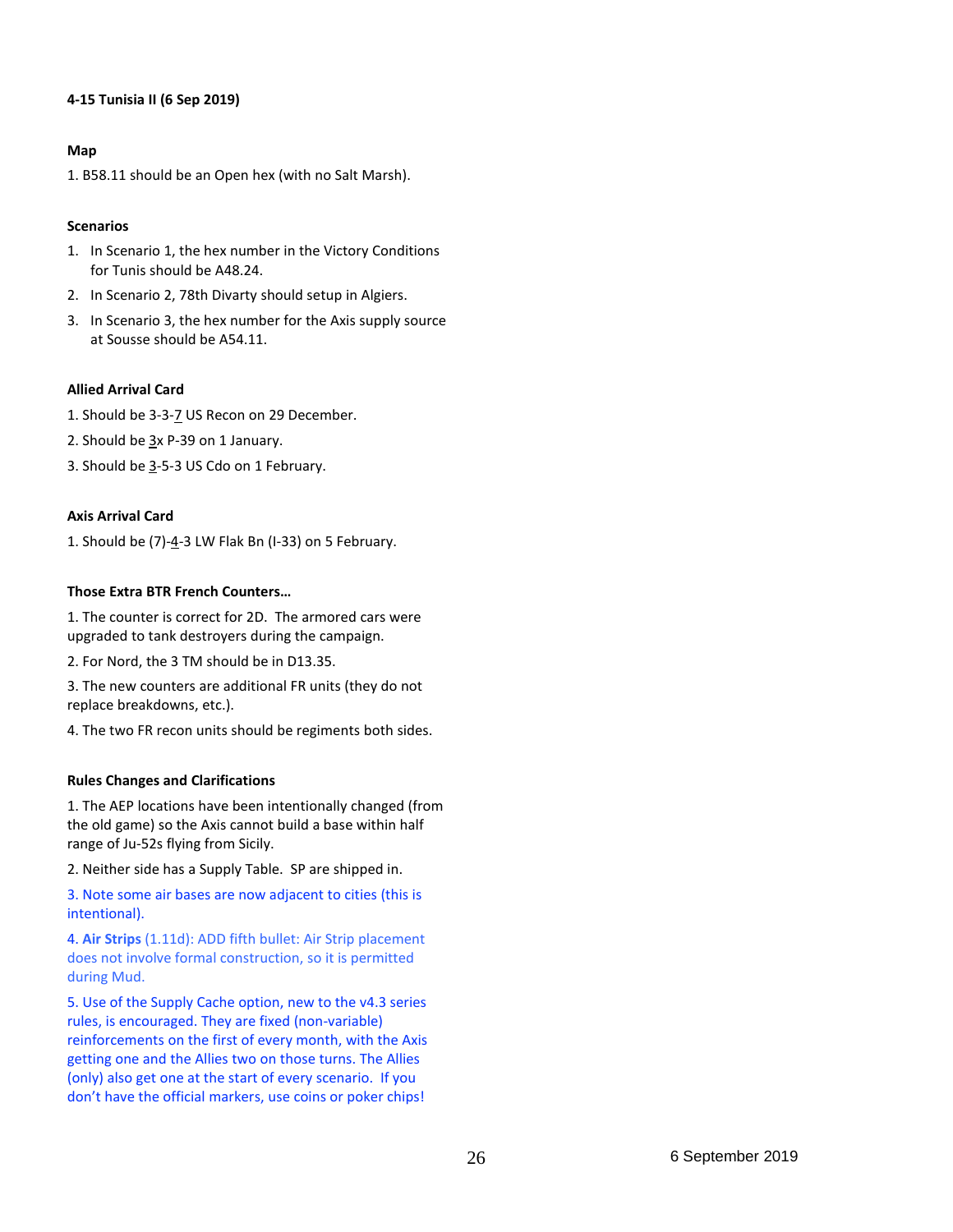# **4-16 Sicily II (6 Sep 2019)**

# **Map**

1. The hexes of Messina should be connected by a RR.

# **Scenarios**

1. Schm KG (Arty) is in 51.17 (not 52.14) (Scenario 3).

2. 6 & 61 CD have extra "C" after numbers; delete the Mule from 20.24 and 51.15 (Scenario 4).

3. Bedo is listed as Mx, but is actually AG (Scenario 5).

4. The extra MC.200 counter (make it the one that starts dead or reduced) will need to be used in place of a missing MC.202 counter in Scenarios 4-6.

5. The Special Rules (Scenario 5) say something about testing Loyalty after ALT rolls. This was done in an earlier version; ALT rolls no longer trigger Loyalty tests.

6. I had a request for an historical setup for Axis air units to use in Scenario 5. Here it is: German: 3x Bf.109 at 49.17 (at adjacent bases), 1x Bf.109 at 17.12, 1x Bf.109 at 7.19, and 1x Fw.190 at 46.06. Italian: 1x MC202 and 1x Ju.87\* at 7.19, 1x MC202 at 12.14, 1x MC202\* at 52.19, 1x MC205\* at 21.24, and 1x Bf.109\* at 17.12.

7. Add a +1 DRM to ALT rolls on 10 July only, reflecting surprise and the heavy pre-invasion bombardment.

8. Delete the Me.323 and the Halifax+Gldr from Scenario 4.

9. Scenario 4 setup, hex 52.16, the '6-4-3' CW Arm Bn should be '6-3-4' to match the counter values.

# **Rules Changes and Clarifications**

1. Off-map boxes have ports.

2. Refit, construction, and arty barrages are free on The Toe because SP can be drawn from the holding box.

3. In scenarios where a die is rolled for Active planes, roll *after* setup is otherwise complete.

4. In Scenario 3, do not use 3.3d.

5. Neither side has a Supply Table. SP are shipped in.

6. Add to 3.2c(B) that 2nd AD's organic truck only counts as 1 RE for shipping, etc.

7. The Allies can use Pax to build Breakdown units (up to counter mix limits) if there are no other units to be rebuilt.

8. All of the mules arrive "loaded" on 14 July.

9. Pax rebuild 1 step at a time (not a whole division).

10. Use of the Supply Cache option, new to the v4.3 series rules, is encouraged. They are fixed (non-variable) reinforcements on 14 July and 31 July, with the Axis getting one and the Allies two on both of those turns. Note neither side has any at the start of any scenario. If you don't have the official markers, use coins or poker chips!

# **"Learning The Ropes" article…**

Note a corrected version of this article has been posted on The Gamers Archive. Many thanks to Kevin Valerien especially for his help on this, and many regrets on my part for not doing a better editing job prior to publication!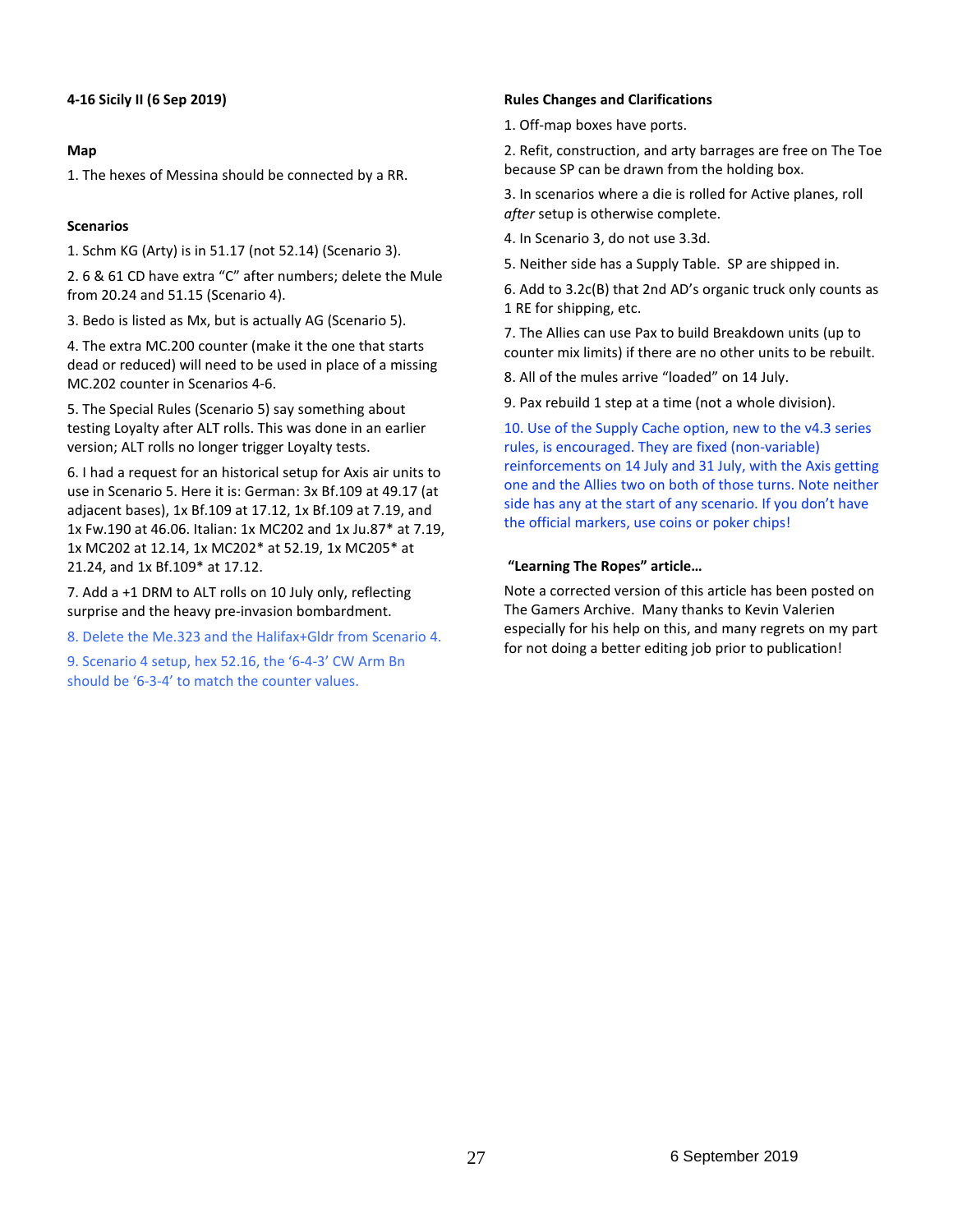# **4-17 Smolensk (6 Sep 2019)**

# **Rules:**

1. Change option 4.1b to this: Apply the 'Supply Train' event on 8-15 July (the three turns before the event rolls start).

2. Frontal Reserves (2.3c) placement: use 2.1's first bullet for the SP and its second bullet for the conversion unit.

3. Units must stop moving upon entering an Edge Box (1.4b).

4. Edge Boxes (1.4b) should have four bullet points. The third and fourth should be:

- These boxes contain trace supply. On-map units cannot get SP or trace supply from these boxes.
- Units must stop movement when entering a box. When leaving a box, units are fueled at no SP cost (via the "1T per unit" method).

5**.** Supply and Reinforcements (3.1) ADD to first paragraph: The Rail line going through hex 11.33 is NOT an Axis supply source.

6. Second sentence of 2.1 Supply and Reinforcements should read "Examples are 13.01, 37.35, and 62.16."

7. Add 4.1c RR Repair Restriction. The two Axis RR Repair units are restricted in the early part of the campaign. One must arrive at Entry H and convert that rail line from the map edge to Mogilev. The other must arrive at Entry J and convert that rail line from the map edge to Orsha. Afterwards, the player can then use them as desired.

8. Add 4.3 Setup Wiggle. In Scenario 5.1/5.2, two changes allow the Soviet Player to adjust setup slightly. This option will help defeat optimized Axis opening moves. It should always be used in games involving experienced players.

A. Six Soviet full-strength infantry divisions can each deploy a breakdown regiment. Note two AR2 breakdowns are already deployed, which leaves 4x AR2 and 2x AR3 available. Deploy the breakdown anywhere within two hexes of the parent division.

B. There is also a small change to the Soviet setup: 1.Mot Div can now setup within 1 hex of 18.17.

Here is an example of setup wiggle:

229 RD puts an AR2 brkdwn in 19.25.

73 RD puts an AR2 brkdwn in 17.20.

137 RD puts an AR2 brkdwn in 18.20.

102 RD puts an AR2 brkdwn in 13.05.

127 RD puts an AR3 brkdwn in 23.23.

100 RD puts an AR3 brkdwn in 15.09.

Finally, the 4-3-3's of 1.Mot Div will shift to 17.18 and 18.18.

Note each of the divisions is marked with a step-loss—these breakdowns aren't extra troops!

# **Scenarios:**

1. In the listings for scenarios 3, 5, and 7, change the Axis Rail Cap to 1 (not 2) and the Soviet Rail Cap to 3 (not 4).

2. It should be 2 SP (not 5) on Frontal Reserves (2.3c) turns. The Soviet Arrival Card also needs to be corrected.

3. In Scenario 7, move the German Wagon Extender to 32.25 and the stack at 40.15 to 39.16.

## **Map:**

1. A Swamp Hex must have BOTH the blue symbol and the background splash of greenish color to "count". Hexes 11.01, 19.20, 23.19, 30.19, 32.19, and 44.05 are all Clear Terrain. 20.19, by contrast, is Swamp.

# **Counters:**

1. Two German infantry divisions have the wrong Move Mode values. The  $35<sup>th</sup>$  should be a 10-4-5 and the 78<sup>th</sup> a 10-5-6.

#### **Soviet Arrival Card:**

1. The Tank Battalions arriving 1 Sept are 4-2-4's (not 4-1- 4's).

2. The 57<sup>th</sup> Tank Division arriving 1 Aug is a 16-1-3 (not 16-0-3).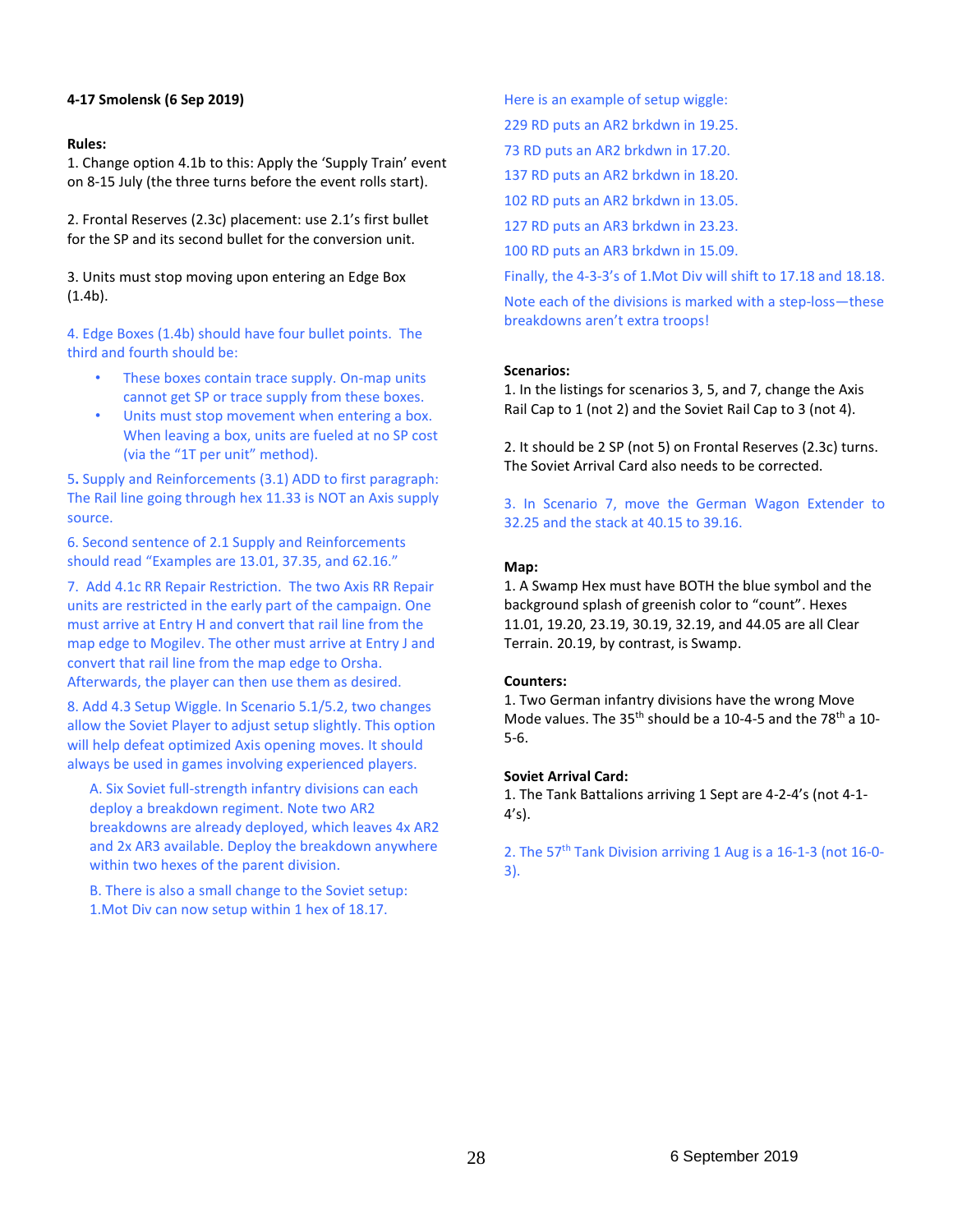# **OCS v4.3 Errata (6 Sep 2019)**

The illustration on page 23 (dating back to before man walked upright) is incorrect. The HQ at "A" cannot act as a Detrainable Hex because, according to 13.8a it must be in Combat Mode to do so. The example is correct if that HQ is flipped over to Combat Mode.

18.4e, DUKWs. In paragraph A, "this will end movement, per 18.5e" should point to 18.5a.

18.5h says "DUKW can move a proportion of their remaining MA (per 18.4e)" which refers to DUKW units making an ALT roll only to transition into Transport Points. If the DUKW simultaneously lands ground units with this ALT roll, then its movement is ended per 18.5a.

The Shipping Summary on the last page notes that a port can use its full capacity to load/unload any single ground unit. It should read any single combat unit.

#### **OCS v4.2 Clarifications & Errata (23 Jan 2018)**

*(This rulebook debuted with Tunisia II and these changes should also be made to v4.1a, etc.)*

4.2 Combined fractional barrage factors are rounded when determining which barrage column to use.

6.1g Note also that you cannot pause the movement of a stack to conduct an air mission.

6.2d & 9.3b Exception: City and village "nubs" should be ignored (use common sense). For all other terrain types, the "nubs" count!

9.10b The attacker always takes his result first. Do hard losses first and then options. Example E is emphasizing the fact that the attacker option is not ignored even when the defender is wiped out.

9.12c Change the wording at the end to: "A retreat must always end the full distance (as the crow flies) from the hex where it began, but does not have to be a straight line. Zigzags are allowed, but then a retreat must be extended to reach a hex satisfying the 'full distance' requirement."

9.12f Change the wording of the first sentence to: "A retreat cannot go through a hex that contained enemy combat units at the **start** of the combat (so no retreats through a hex vacated by an attacking unit's loss or option)."

12.6a Methinks there doth be a typo. ("3" not "thee".)

12.11b Typo (should be "Enemy combat units").

13.3h is revised. Rail paths (13.3c) can only be traced into/through controlled detrainable hexes. Control changes when a combat unit enters the detrainable hex or when it is now **clearly** on the other side of the front line.

13.7(A) Typo (should be "reminder of Fueling").

14.4 and 14.5 (clarification) Use of the term "non-phasing" was incorrect. Regardless of phasing, missions are subject to Flak in Step E (given 14.4a) and subject to Interception in Step D (given 14.4a and in a PZ).

14.5 The last bullet change is revised, reversing a change made in v4.2: If the interceptor won, **it is not considered to have flown a mission** and stays Active at the base from which it came.

18.1c Clarification: Movement along an estuary is meant to be an exception to the normal prohibition against crossing all-land hexsides.

18.5g Capacity can be exceeded to unload a single combat unit, per 19.0a.

19.0d Port Repair can only be done in Movement Phase.

# **OCS v4.1a Clarifications & Errata (6 Feb 16)**

*(This rulebook debuted with Reluctant Enemies, and these changes should also be made to 4.1, etc.)*

5.10a In situation "D" there is a case reference (9.12e) that confuses some people. This should *not* be read as the only situation that will cause "bystanders" to become DG; situation "B" (that is, a DG due to it being the 2nd hex of a retreat) will also cause units not involved in a retreat to become DG.

6.2d Water terrain (such as along a coastline) is ignored if there is any land terrain along the hexside being crossed. Similarly, a unit can use the cheapest water-hexside cost, such as when a hexside is part lake and part river. Also add this important note: Rivers are intended to cover full hexsides so ignore nubs of land.

12.7 Note that Extenders cannot be used in games where these are not in the counter mix (always on the reverse side of 5-point transport units).

13.5f This was shortened, which led to an error. It should say that planes can be rebuilt at any airbase (the location of the HQ is not a limitation).

13.8b Only friendly units can make use of bridging effect.

14.9d The mention of Exploit Mode units being able to move before using Air Transport should be deleted. (They cannot be transported.)

18.1c Only allow Landing Craft to enter ports, coastal hexes, and estuaries. Larger ships can do so if game-specific rules allow this. (None currently.)

18.1d and 18.3d Delete reference to the auto-DG in a port. (No longer needed.

18.4f An LST *must* unload before converting to a port, and since this is done before the LST-port is created its cargo cannot include SP and/or Transport Points.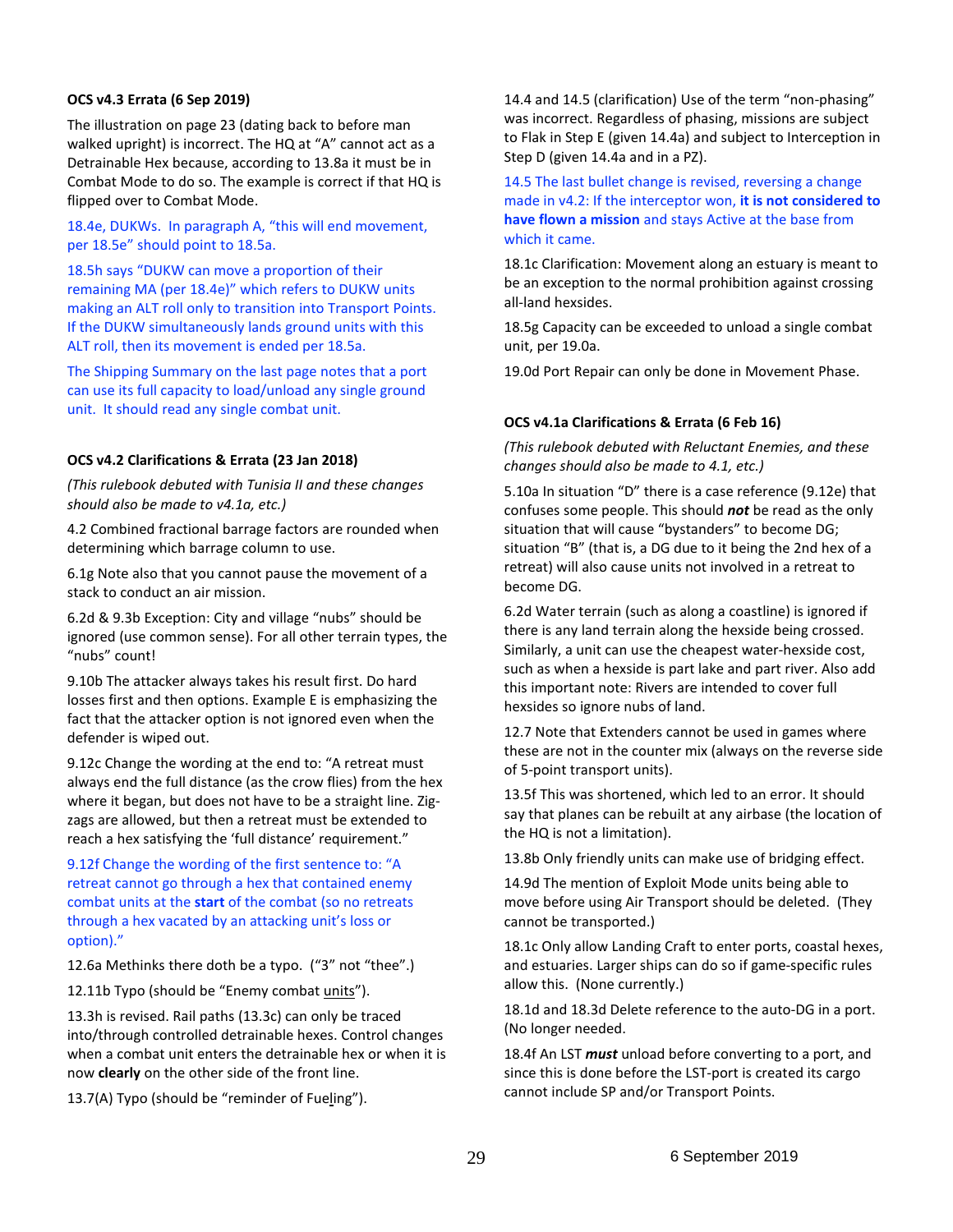#### **OCS v4.0 Clarifications & Errata**

9.14c Transport Point capture usually rounds up or down to full point increments (only round to token-size trucks if game's counter mix includes them). SP capture (even when loaded on a Transport Point) should always round to tokens.

Examples of 25% capture on a 1-point loaded truck in various situations:

- 1. If there are no token-size trucks in the counter mix: 1T of supply is captured, and the entire truck point + 3T of supply escapes.
- 2. If there are token-size trucks in the counter mix: the capture/escape of both trucks and SP would be 1T/3T.
- 3. If it was an organic truck (which have no token-size replacements) being overrun, but otherwise same situation as #2: Capture a 1T generic truck + 1T of supply, but allow the organic truck to still escape with 3T on it. (Yes, an extra 1T of trucks has appeared due to "rounding.")

9.14c Extenders collapse to within any hex within their special Draw Range, not the standard 5 mp +1 hex.

10.0a It takes at least 1 point to "get on the barrage table" (before shifts are applied). No 0-point barrages allowed!

10.0c Addition: Unspotted hipshoots are not allowed.

10.0e Even if a declared air barrage mission is completely aborted (so no roll on the Barrage Table), it still counts against the perphase limit.

12.3d "Normal" weather is of the summer/clear variety. So ignore "abnormal" weather changes that increase costs (so supply paths can benefit from a frozen river, but don't suffer from increased mud costs).

12.8 On the Attrition Table, only count the out-of-supply steps in the hex to see if the drm applies.

12.8a Important change: Units do not need trace supply on the turn they make an Air Drop.

13.2a A Transport Point can "pause" its movement to use loaded supply to pay for all kinds of fueling and construction/repair being done in that same phase. The "pause move" can never be used by a Transport Point to pay for upcoming combat (including overruns) or barrage costs.

13.3g RR Repair units are not restricted to merely pushing forward the railhead marking where standard and wide gauges meet; they can for example use Strat Mode to move ahead of the normal regauging to start working out in what is essentially the middle of nowhere. "No leapfrogging" is narrowly restricted to not having a second repair unit use rail movement on newly converted track to get into position to extend the converted track.

13.5a(1) A ZOC cannot be negated for rebuilds, so remove "unnegated" from second sentence.

13.6b Add a note that reinforcements can arrive by rail, per 13.3c#1.

13.8b The 2-hex radius is blocked if Truck MA to the hex in question would be impossible (due to prohibited terrain, enemy units, or ZOC).

13.8c An HQ can entrain itself (even though switching to Move Mode when moving by rail).

13.8b Construction and repairs are immediate (no need to wait until the very end of the phase). The same is true of captured ports and airfields: they can be used in same phase captured.

14.2e It has been noted that a player can essentially perform a fighter sweep during a barrage segment under the guise of a barrage mission. This is ok.

14.3d In Interception air combat, the Interceptor is treated as the non-moving player (so essentially neither side can voluntarily abort).

14.7d Unspotted Hipshoots cannot be made using Barrage vs Facility Table.

14.9d Ground units can change to Move Mode prior to Air Transport in Movement Phase, but cannot "flip" orientation during Reaction or Exploitation. SP cannot move before/after a mission due to "leapfrog" restrictions. Other ground units must be released reserves (or Exploit- marked) to move (and possibly attack) before/after a mission during Reaction or Exploitation all other units being air transported in these phases essentially have an MA of zero (and cannot attack). Note that units moving before/after the mission in Reaction (and Exploit-marked units during Exploitation) have their MA halved twice, for a total of x1/4 MA.

14.9e Transport Missions are allowed to fly from Base X to Base Y, and from there to Base Z (where plane goes inactive). Cargo can be loaded at both X and Y (to full capacity of aircraft at both stops), and then be unloaded at both Y and Z. The range of the mission would be figured for whichever leg is longer. Base Y always a mission hex for flak purposes, and Base Z is too if any cargo is unloaded there.

14.10b Important change: Drops that require Prior Planning can only be done in Movement Phase (so no need to plot an exact phase any more). See also the change to 12.8a.

18.3b The reference in final sentence should be 18.3g.

18.3c All LC in a stack are treated as "one individual ship" for target and DG purposes.

18.3d(A) After a hit, a target is marked DG. Note that if the stack is already DG, this will cause an extra loss (and then DG gets removed).

19.0a A port continues to function when enemy combat units or ZOC block the hexes that lie between it to the sea. Note that game-specific rules will sometimes override this.

20.0a Breakdowns can also be created during advance/ retreat after combat.

21.7 "Separated by 3 or fewer hexes" means no more than 2 hexes in between the hexes occupied by the divisions.